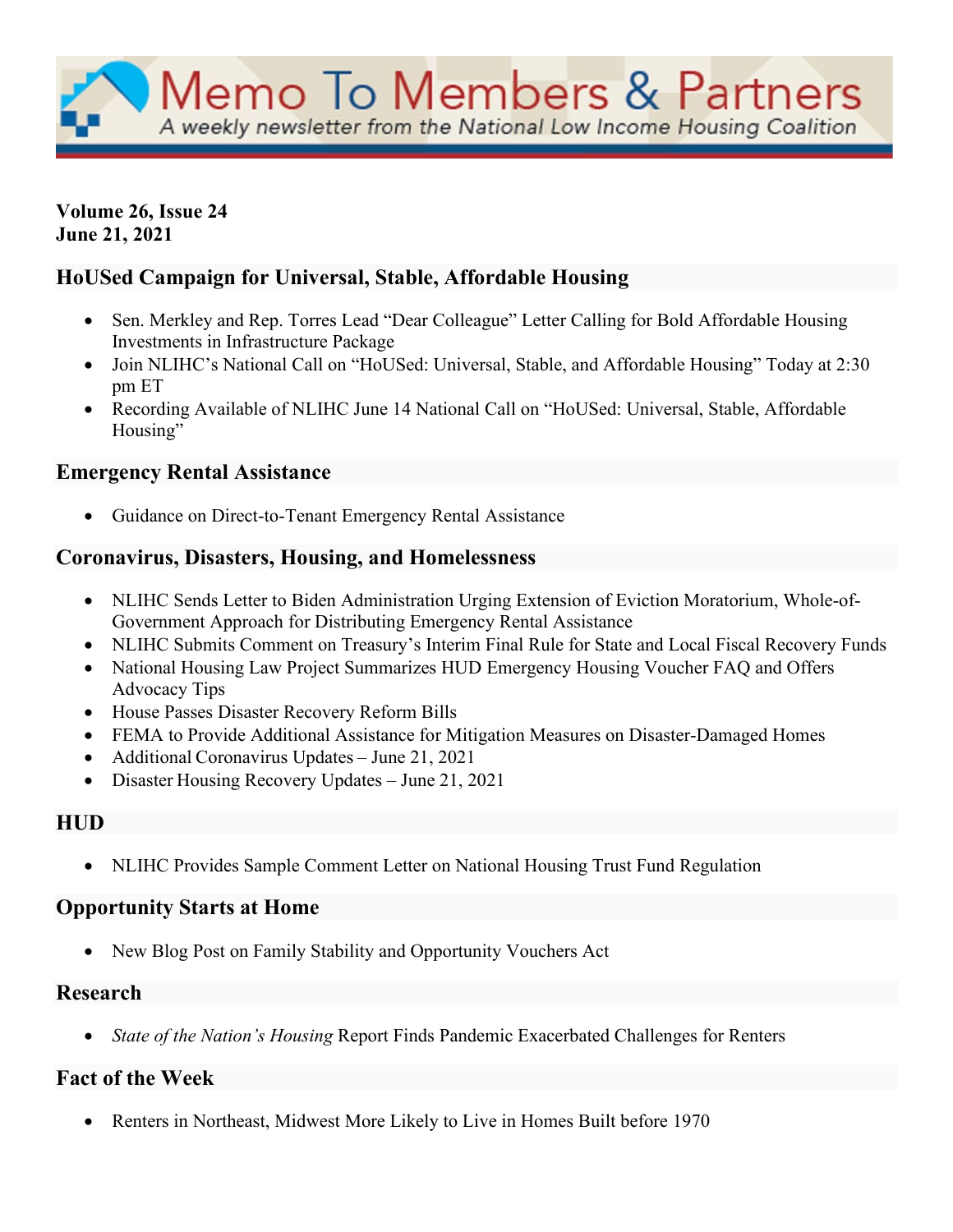## **From the Field**

• Maryland Becomes Second State to Enact Right to Counsel for Eviction Proceedings

# **NLIHC News**

- NLIHC Welcomes Lauren Steimle as a Web/Graphic Design Specialist
- NLIHC Welcomes Sophie Siebach-Glover as a Research Specialist
- NLIHC Welcomes Opportunity Starts at Home Intern Samuel Adams
- NLIHC Welcomes Field Intern Emma Fairfield

## **NLIHC in the News**

• NLIHC in the News for the Week of June 13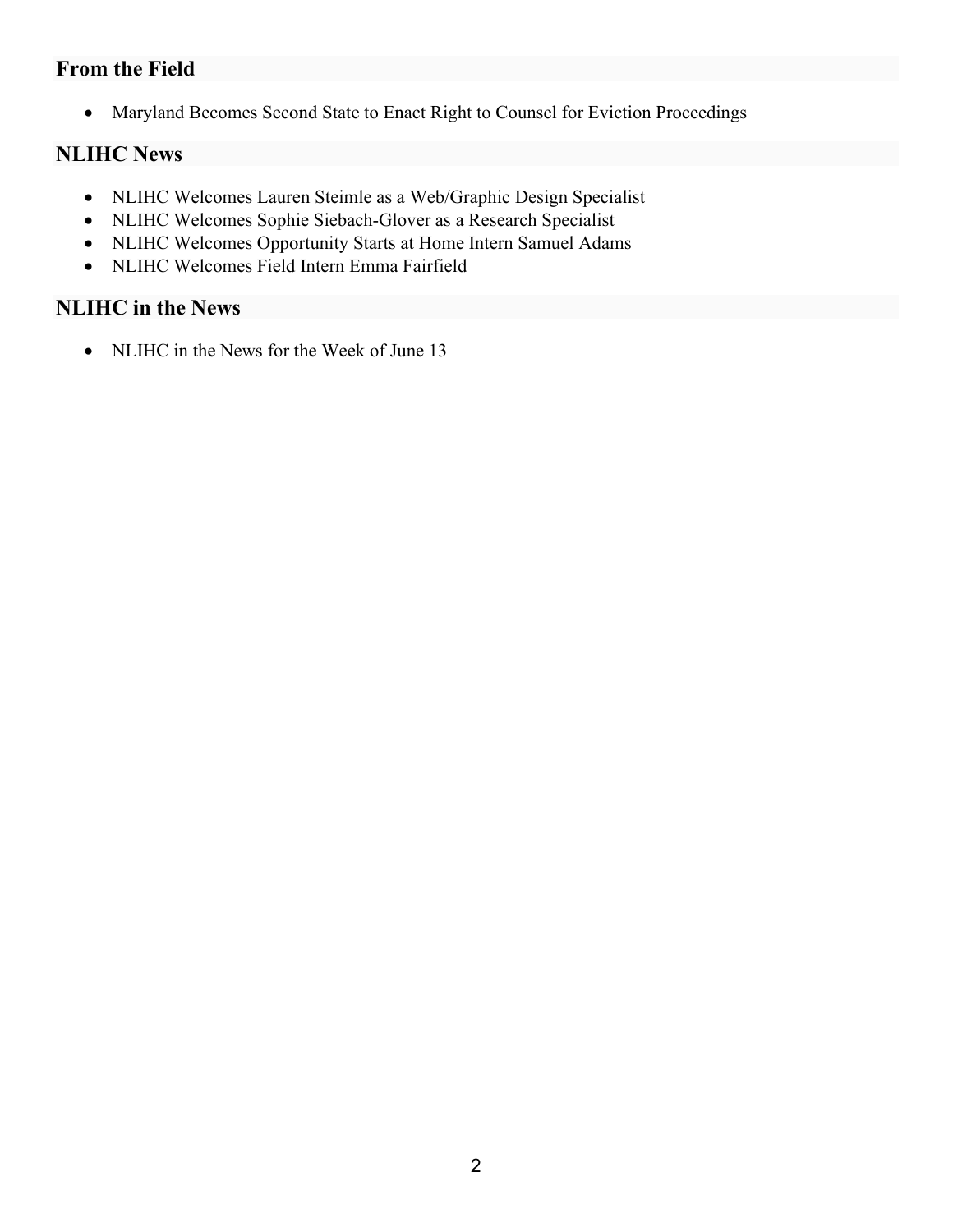# **HoUSed Campaign**

## **Sen. Merkley and Rep. Torres Lead "Dear Colleague" Letter Calling for Bold Affordable Housing Investments in Infrastructure Package**

Senator Jeff Merkley (D-OR) and Representative Ritchie Torres (D-NY) released on June 16 an updated ["Dear](https://nlihc.org/sites/default/files/Updated_Housing-Infrastructure-Priorities_Sign-On_FINAL.pdf?utm_source=NLIHC+All+Subscribers&utm_campaign=2d8b558e04-CTA_061621&utm_medium=email&utm_term=0_e090383b5e-2d8b558e04-292697541&ct=t(CTA_061621))  [Colleague" letter](https://nlihc.org/sites/default/files/Updated_Housing-Infrastructure-Priorities_Sign-On_FINAL.pdf?utm_source=NLIHC+All+Subscribers&utm_campaign=2d8b558e04-CTA_061621&utm_medium=email&utm_term=0_e090383b5e-2d8b558e04-292697541&ct=t(CTA_061621)) calling for inclusion of bold investments in affordable housing programs in any infrastructure package. The letter highlights the urgent need for substantial affordable housing investment as part of the "Build Back Better" infrastructure package and calls on the Biden administration to include the [top priorities](https://nlihc.org/sites/default/files/Campaign_1_pager.pdf) of the [HoUSed campaign:](https://nlihc.org/housed)

- A major expansion of housing vouchers to pave the way toward universal rental assistance
- \$70 billion to address the Public Housing repair backlog
- \$45 billion for the National Housing Trust Fund, of which \$26 billion should be reserved for permanent supportive housing for people experiencing homelessness

The letter urges the Biden administration to consider these three principal recommendations as minimum housing investments to ensure the infrastructure package delivers broad, equitable benefit to all Americans. "Without proportional affordable housing investments," write Senator Merkley and Representative Torres, "there is no path for an equitable recovery and long-term financial stability for low- and middle-income American families."

The letter comes at a pivotal time in infrastructure negotiations. A bipartisan group of 21 senators has expressed support for a roughly \$1 trillion proposal focused primarily on roads, bridges, railways, and airports. The proposal lacks the robust investments needed to meaningfully address the nation's affordable housing crisis. Some Senate Democrats have expressed interest in pursuing a two-step infrastructure proposal, with one bill containing bipartisan provisions that can pass through regular order, and a second with other provisions from President Biden's "American Jobs Plan" and "American Families Plan" that would require budget reconciliation in order to pass the Senate.

It is more urgent than ever for advocates to demand that their members of Congress include the HoUsed campaign's top priorities in any infrastructure package. Please [call your senators and representatives today](https://www.govtrack.us/) and ask them to sign onto Senator Merkley and Representative Torres's ["Dear Colleague" letter](https://nlihc.org/sites/default/files/Updated_Housing-Infrastructure-Priorities_Sign-On_FINAL.pdf?utm_source=NLIHC+All+Subscribers&utm_campaign=2d8b558e04-CTA_061621&utm_medium=email&utm_term=0_e090383b5e-2d8b558e04-292697541&ct=t(CTA_061621)) to show their support for including robust affordable housing investments in the infrastructure package. Senators can sign onto the letter by contacting Matt Traylor (Matthew Traylor@merkley.senate.gov) and representatives can sign on by contacting Christopher Jerrolds [\(christopher.jerrolds@mail.house.gov\)](mailto:christopher.jerrolds@mail.house.gov) in Congressman Torres's office. You can find your members of Congress [here.](https://www.govtrack.us/?utm_source=NLIHC+All+Subscribers&utm_campaign=2baa26d780-CTA_061021&utm_medium=email&utm_term=0_e090383b5e-2baa26d780-292697541&ct=t(CTA_061021)v)

You can also [join over 1,000 organizations](https://nlihc.secure.force.com/actions/CapturePetitionNew?actionId=AR00938) supporting the HoUSed campaign's [infrastructure priorities](https://nlihc.org/sites/default/files/Campaign_1_pager.pdf) by signing your organization on to a national letter in support of these bold solutions at: <https://tinyurl.com/zbau4kee>

Learn more about the HoUSed campaign and get involved at:<https://nlihc.org/housed>

Read the "Dear Colleague" letter at:<https://tinyurl.com/73ph93yb>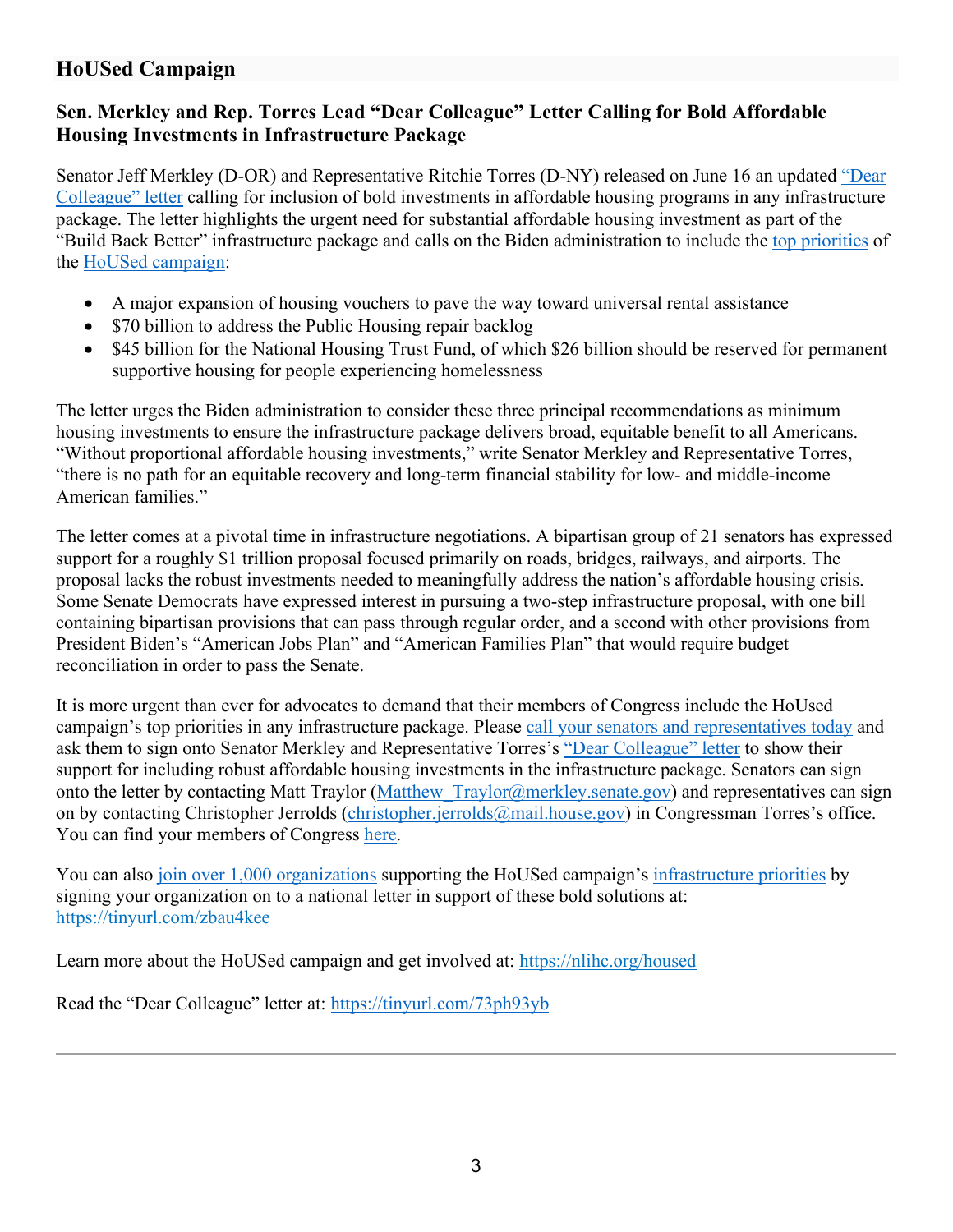## **Join NLIHC's National Call on "HoUSed: Universal, Stable, and Affordable Housing" Today at 2:30 pm ET**

[Join](https://us02web.zoom.us/webinar/register/WN_1XN2P7w2QnWvVc6Kp1q-nQ) today's (June 21) national HoUSed campaign call from 2:30-4 pm ET. Richard Cho, senior advisor to HUD Secretary Fudge, will share updates on homelessness and housing resources from the American Rescue Plan Act. We will also discuss the latest developments on the CDC eviction moratorium and emergency rental assistance; learn about new research on eviction filings and vaccine rates; get the latest from Capitol Hill and from the field; and more. Register for the call at:<https://bit.ly/3ub2sWM>

### **Recording Available of NLIHC June 14 National Call on "HoUSed: Universal, Stable, Affordable Housing"**

During the most recent national call on "HoUSed: Universal, Stable, Affordable Housing," we heard from Senator Chris Van Hollen (D-MD) about the critical affordable housing investments needed in an infrastructure package, and his bill to provide 500,000 new mobility housing vouchers. We discussed the Biden administration's efforts to distribute stimulus checks to people experiencing homelessness; funds for affordable housing provided in the American Rescue Plan Act; developments on the CDC eviction moratorium; and new research on immigrant families' access to COVID assistance programs. We also heard the latest from Capitol Hill and received field updates.

Senator Van Hollen announced reintroduction of the bipartisan ["Family Stability and Opportunity Vouchers](https://www.vanhollen.senate.gov/news/press-releases/van-hollen-young-reintroduce-legislation-to-boost-housing-mobility-vouchers-increase-americans-access-to-opportunity?utm_source=NLIHC+All+Subscribers&utm_campaign=1b659247ce-DHRC-Update-6-16-2021&utm_medium=email&utm_term=0_e090383b5e-1b659247ce-291742445&ct=t(DHRC-Update-6-16-2021))  [Act"](https://www.vanhollen.senate.gov/news/press-releases/van-hollen-young-reintroduce-legislation-to-boost-housing-mobility-vouchers-increase-americans-access-to-opportunity?utm_source=NLIHC+All+Subscribers&utm_campaign=1b659247ce-DHRC-Update-6-16-2021&utm_medium=email&utm_term=0_e090383b5e-1b659247ce-291742445&ct=t(DHRC-Update-6-16-2021)) (S.3083), led by Senators Van Hollen and Todd Young (R-IN). If enacted, the bill would create 500,000 new vouchers for families with young children to move to areas with greater access to resources and opportunities (see *Memo*, [6/14\)](https://nlihc.org/resource/bipartisan-family-stability-and-opportunity-vouchers-act-reintroduced-senate?utm_source=NLIHC+All+Subscribers&utm_campaign=6729201526-memo_061421&utm_medium=email&utm_term=0_e090383b5e-6729201526-293267161&ct=t(memo_061421)&utm_source=NLIHC+All+Subscribers&utm_campaign=1b659247ce-DHRC-Update-6-16-2021&utm_medium=email&utm_term=0_e090383b5e-1b659247ce-291742445&ct=t(DHRC-Update-6-16-2021)).

Gene Sperling, White House American Rescue Plan coordinator and senior advisor to the President, discussed new programs to help ensure people experiencing homelessness receive stimulus checks and are able to access the [Child Tax Credit](https://www.whitehouse.gov/child-tax-credit/?utm_source=NLIHC+All+Subscribers&utm_campaign=1b659247ce-DHRC-Update-6-16-2021&utm_medium=email&utm_term=0_e090383b5e-1b659247ce-291742445&ct=t(DHRC-Update-6-16-2021)) program expanded under the American Rescue Plan Act. NLIHC's Kim Johnson and Alayna Calabro talked about the Treasury's Coronavirus State and Local Fiscal Recovery Funds and discussed NLIHC's [fact sheet](https://nlihc.org/sites/default/files/ARPA_Coronavirus-State-and-Local-Fiscal-Recovery-Funds.pdf?utm_source=NLIHC+All+Subscribers&utm_campaign=1b659247ce-DHRC-Update-6-16-2021&utm_medium=email&utm_term=0_e090383b5e-1b659247ce-291742445&ct=t(DHRC-Update-6-16-2021)) on using Fiscal Recovery Funds for affordable housing. NLIHC's Sarah Saadian gave an overview of our recent [letter](https://nlihc.org/sites/default/files/NLIHC-and-DHRC-letter-to-Biden-Administration-re-Eviction-Moratorium-and-ERA.pdf?utm_source=NLIHC+All+Subscribers&utm_campaign=1b659247ce-DHRC-Update-6-16-2021&utm_medium=email&utm_term=0_e090383b5e-1b659247ce-291742445&ct=t(DHRC-Update-6-16-2021)) to the Biden administration urging them to extend the CDC's eviction moratorium, currently set to expire at the end of June.

Urban Institute's Genevieve Kenney detailed a [report](https://www.urban.org/research/publication/adults-low-income-immigrant-families-were-deeply-affected-covid-19-crisis-yet-avoided-safety-net-programs-2020?utm_source=NLIHC+All+Subscribers&utm_campaign=1b659247ce-DHRC-Update-6-16-2021&utm_medium=email&utm_term=0_e090383b5e-1b659247ce-291742445&ct=t(DHRC-Update-6-16-2021)) that found low-income immigrant families were deeply impacted by the COVID-19 crisis, yet avoided safety net programs. We received field updates from Marqueia Watson of the Greater Kansas City Coalition to End Homelessness, Matthew Campbell of NAACP Mississippi State Conference, and Sara Miller of the HOPE Policy Institute.

NLIHC hosts national calls every week. On today's call, we will be joined by HUD Senior Advisor, Richard Cho. Register for today's call (June 21 at 2:30 pm ET) at:<https://tinyurl.com/ru73qan>

View recording of the call at:<https://tinyurl.com/yhnfbu45>

View presentation slides at:<https://tinyurl.com/42xxvhdb>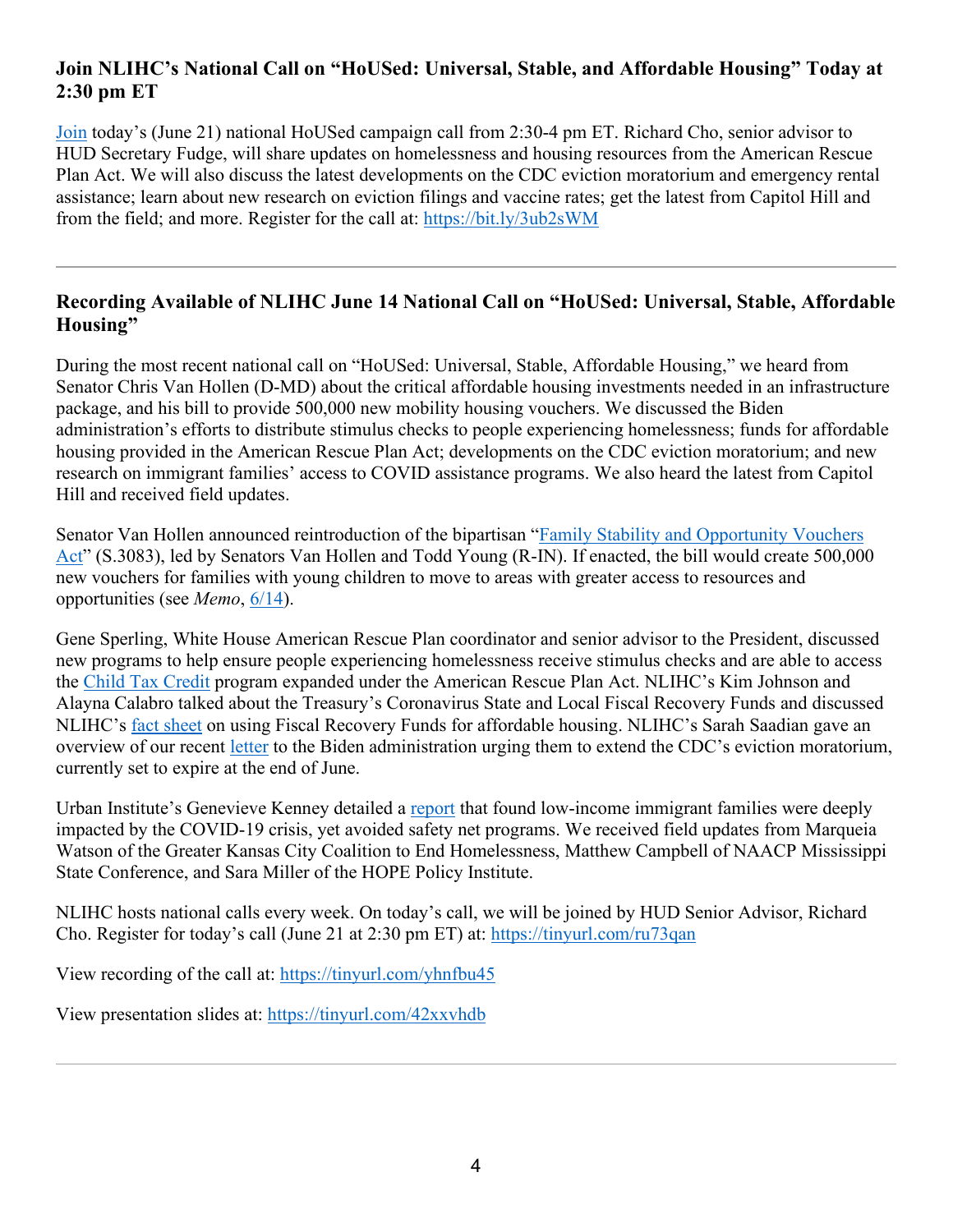## **Emergency Rental Assistance**

## **Guidance on Direct-to-Tenant Emergency Rental Assistance**

The CDC eviction moratorium is set to expire at the end of June. Emergency rental assistance (ERA) program administrators must move quickly to assist tenants whose landlords are resistant to receiving rental assistance, so that tenants are not put at risk of eviction and homelessness. Though some program administrators have expressed apprehension about implementing direct-to-tenant payments of assistance, [recent guidance](https://home.treasury.gov/system/files/136/ERA2FAQs%205-6-21.pdf) from the U.S. Department of Treasury explicitly allows and encourages direct-to-tenant payments. A Treasury memo outlines guidance around direct-to-tenant assistance, program trends, and key considerations. Renters should not lose out on critical assistance due to the unwillingness of landlords or utility companies to participate.

According to federal guidance, ERA1 programs should provide direct-to-tenant payments when landlords or utility companies refuse to participate or do not respond to program requests. The guidance requires that program administrators conduct reasonable outreach efforts to obtain landlord and utility company cooperation. Outreach can consist of a single request for participation by mail or three request attempts by phone, text, or email. When requests are made over the phone, text, or email, program administrators can move forward with payments directly to the tenant after five days of outreach. When the request is made by mail, programs can make a payment to tenants after seven days. Payments can be made immediately if the landlord or utility company confirms their non-participation in writing. These wait times are half of what was required in previous guidance, where program administrators had to wait 10 days and 14 days if contacting by phone, text, and email or by mail, respectively.

NLIHC [tracks](https://nlihc.org/era-dashboard) ERA program implementation, including how many programs offer direct-to-tenant payments. While this captures the number of programs that allow direct-to-tenant payments in public facing documents, additional programs may allow direct payments but fail to inform potential applicants. In late April, only 15% of programs clearly allowed for direct-to-tenant assistance. In late May, 23% of programs did. As of June 16, 26% of programs do. This represents 107 programs, including 24 state programs, 60 local programs, 22 tribal programs, and 1 territory. Despite these improvements, nearly three-quarters of programs do not explicitly acknowledge the allowance of direct-to-tenant payments in their public-facing documents.

Providing assistance directly to tenants is a relatively straightforward process, but program administrators will have to determine several key features, such as how staff will conduct landlord outreach, how outreach will be tracked, and whether tenants will be required to provide additional documentation – such as proof of payment to the landlord or a signed affidavit that states the funds will be used for rent or utilities – to receive funding directly. NLIHC maintains examples of direct-to-tenant affidavits on the [ERA Resource Hub.](https://nlihc.org/resource-hub) These serve as customizable samples for other programs.

Administrators should consider how to overcome potential challenges with direct-to-tenant payments. Unbanked tenants, for example, may have to pay expensive fees to cash assistance checks before paying the landlord. Administrators should therefore include alternative means of providing assistance, such as creating partnerships with check cashing facilities or local credit unions to reduce transaction fees. Direct-to-tenant assistance also makes it unfeasible for the program to require a landlord to agree to certain renter protections, such as not evicting the tenant or increasing the rent in future months.

Direct-to-tenant payments can ensure renters who have fallen behind on rent during COVID-19 can receive assistance regardless of their landlord's willingness to participate. Forthcoming research from NLIHC will detail how programs implement direct-to-tenant assistance.

A list of programs allowing direct-to-tenant assistance can be found on NLIHC's [ERA Dashboard.](https://nlihc.org/era-dashboard)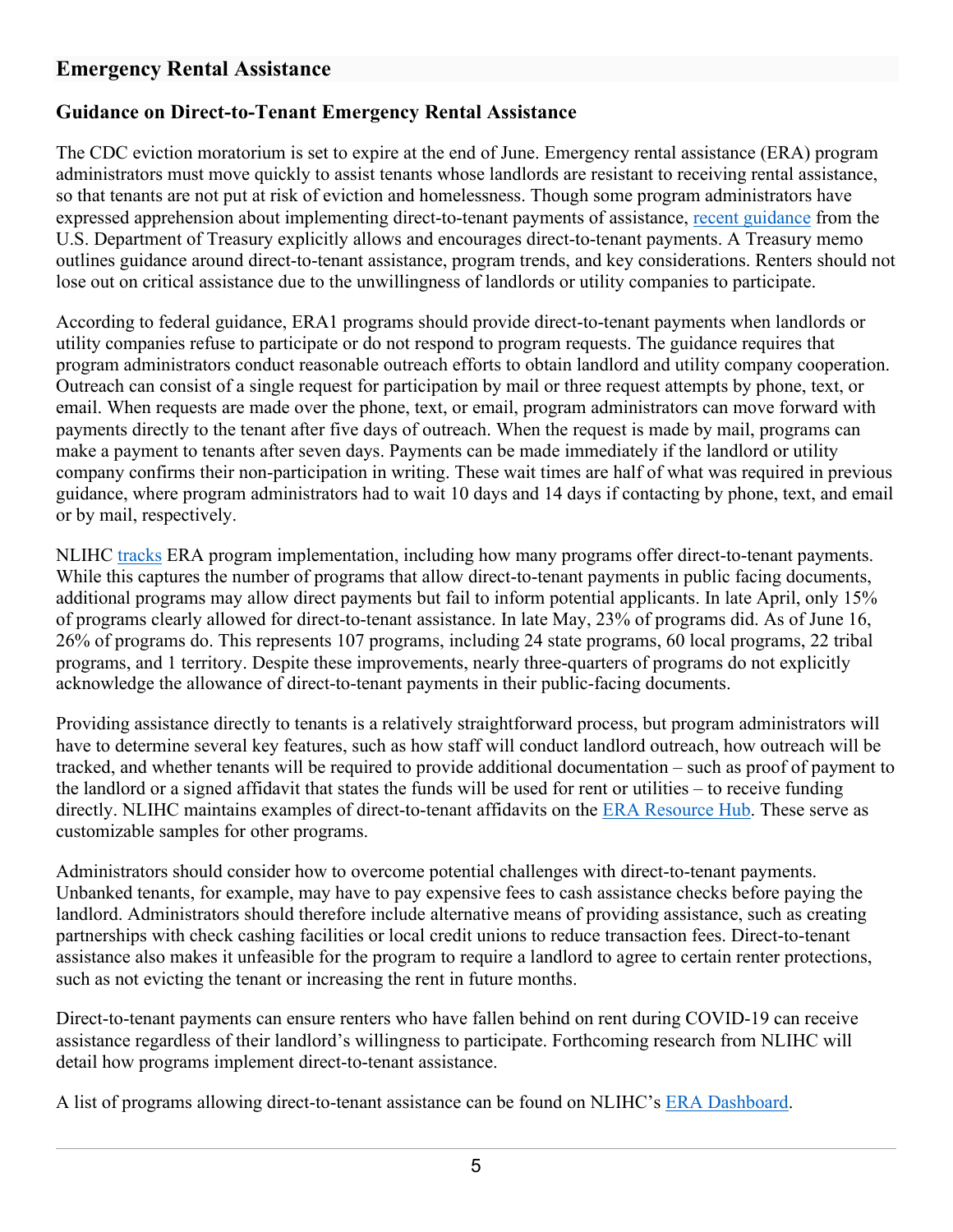## **Coronavirus, Disasters, Housing, and Homelessness**

## **NLIHC Sends Letter to Biden Administration Urging Extension of Eviction Moratorium, Wholeof-Government Approach for Distributing Emergency Rental Assistance**

NLIHC on June 14 sent a [letter](https://nlihc.org/sites/default/files/NLIHC-and-DHRC-letter-to-Biden-Administration-re-Eviction-Moratorium-and-ERA.pdf?utm_source=NLIHC+All+Subscribers&utm_campaign=b1770cf38d-nlihc_061521&utm_medium=email&utm_term=0_e090383b5e-b1770cf38d-292697541&ct=t(nlihc_061521)) calling on the Biden administration to strengthen, extend, and enforce the Center for Disease Control and Prevention (CDC) federal eviction moratorium. The letter also urges the administration to implement a whole-of-government approach to distributing emergency rental assistance (ERA) more efficiently and equitably. The eviction moratorium is set to expire on June 30, leaving over six million renter households – predominantly households of color, extremely low-income households, people with disabilities, and other marginalized populations – at heightened risk of eviction and, in worst cases, homelessness.

While vaccination rates are up and COVID-19 caseloads are down in many areas, communities with lower [vaccination rates and higher COVID-19 cases tend to be the same areas in which renters are at heightened risk](https://evictionlab.org/filing-and-vaccination-rates/?utm_source=NLIHC+All+Subscribers&utm_campaign=b1770cf38d-nlihc_061521&utm_medium=email&utm_term=0_e090383b5e-b1770cf38d-292697541&ct=t(nlihc_061521))  [of eviction when the moratorium expires.](https://evictionlab.org/filing-and-vaccination-rates/?utm_source=NLIHC+All+Subscribers&utm_campaign=b1770cf38d-nlihc_061521&utm_medium=email&utm_term=0_e090383b5e-b1770cf38d-292697541&ct=t(nlihc_061521)) Allowing the moratorium to expire before vaccination rates increase in hardest-hit communities could lead to another COVID-19 outbreak.

Despite the diligent work of ERA program administrators across the country, renters have faced barriers to accessing ERA that have slowed distribution of these vital funds. The letter encourages the administration to use every tool possible to prevent an historic wave of evictions this summer and fall, including extending the eviction moratorium, incorporating ERA outreach into the administration's National Month of Action, establishing eviction delay, diversion, and mitigation measures through the Department of Justice, and reaffirming renter protections in the ERA program.

Read the full letter at:<https://tinyurl.com/v2aks4tm>

### **NLIHC Submits Comment on Treasury's Interim Final Rule for State and Local Fiscal Recovery Funds**

NLIHC submitted on June 17 a [comment](https://nlihc.org/sites/default/files/Treasury_ARPA-State-Local-Funds_FINAL.pdf) to the Treasury Department on its [Interim Final Rule](https://www.federalregister.gov/documents/2021/05/17/2021-10283/coronavirus-state-and-local-fiscal-recovery-funds) for the Coronavirus State and Local Fiscal Recovery Funds [\(Fiscal Recovery Funds\)](https://nlihc.org/sites/default/files/ARPA_Coronavirus-State-and-Local-Fiscal-Recovery-Funds.pdf) authorized in the American Rescue Plan Act (ARPA; see *Memo*, [6/7\)](http://nlihc.org/resource/using-arpa-coronavirus-state-and-local-fiscal-recovery-funds-develop-affordable-housing). ARPA allocated \$350 billion in Fiscal Recovery Funds to help states, counties, cities, and tribal governments respond to the COVID-19 public health emergency, address its economic fallout, and lay the foundation for an equitable recovery.

Fiscal Recovery Funds can be used to help meet communities' affordable housing needs, including providing emergency rental assistance, addressing the housing and health needs of people experiencing homelessness, and building and preserving affordable housing in impacted communities. The Interim Final Rule governing distribution of these funds raised questions for affordable housing advocates, who need clarity on the specific ways Fiscal Recovery Funds can be used to support the development, preservation, and operation of affordable housing, and additional guidelines to ensure funds are being targeted to communities with the greatest needs and distributed equitably.

With input from state and local advocates, NLIHC drafted a comment to Treasury with suggestions for how the department can alter the Interim Final Rule to address the affordable, accessible housing needs of the lowestincome renters. The comment encourages Treasury to clarify the meaning of "development" to mean the "construction preservation, rehabilitation, or operation of housing affordable to very low-income households," to guarantee the longest possible affordability period, and to ensure at least 10% of housing built with federal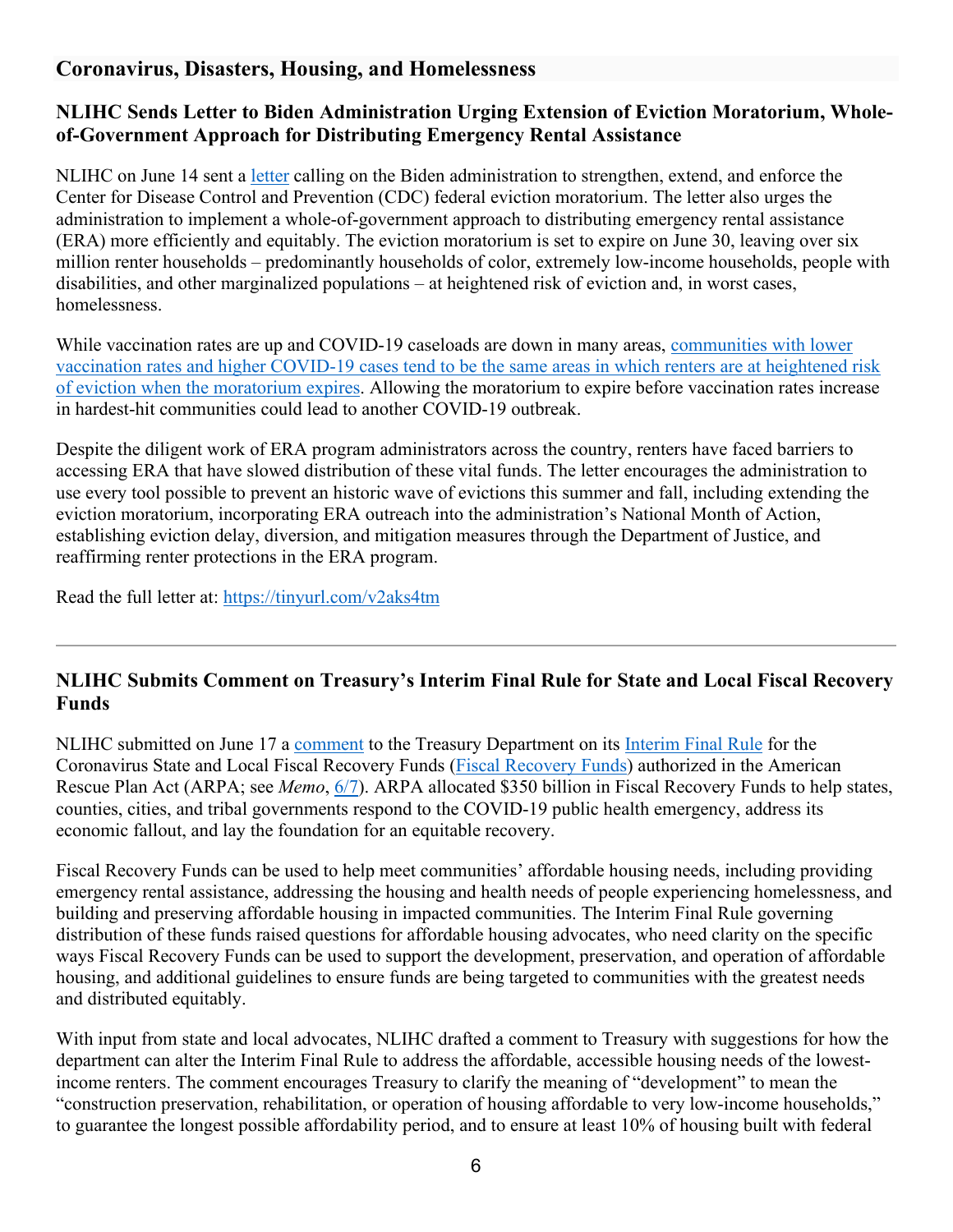assistance is accessible to people with physical disabilities, and at least 4% is accessible to people with sensory disabilities.

The comment recommends that Treasury expand funding availability for low-income housing developments beyond Qualified Census Tracts (QCTs) and instead require grantees to follow HUD's 2015 Affirmatively Furthering Fair Housing rule to help undo racial segregation in communities. Treasury should also target housing investments to those households and populations disproportionately impacted by COVID-19, including people with the lowest-incomes; Black, Indigenous, and other people of color; people with disabilities; people with limited English proficiency; and immigrants, among other groups. Communities should also be encouraged to use Fiscal Recovery Funds to help prevent evictions, including supporting access to legal aid, establishing eviction diversion programs, and supporting housing navigator programs to help tenants apply for and receive emergency rental assistance.

Read the full comment at:<https://bit.ly/3q7jB2R>

Review NLIHC's factsheet on Fiscal Recovery Funds at:<https://bit.ly/3vCAtAM>

See Treasury's Interim Final Rule for Fiscal Recovery Funds at:<https://bit.ly/3byMGy7>

### **National Housing Law Project Summarizes HUD Emergency Housing Voucher FAQ and Offers Advocacy Tips**

The National Housing Law Project (NHLP) released a 12-page ["FAQ and Advocacy Tip Sheet for Emergency](https://nam04.safelinks.protection.outlook.com/?url=https%3A%2F%2Fwww.nhlp.org%2Fwp-content%2Fuploads%2FEHV-FAQ.pdf&data=04%7C01%7C%7Cb38ed91cce3e4c5557db08d9300b85cd%7Cd9ab7747cd104372b0b3229c61592adf%7C0%7C0%7C637593648311829023%7CUnknown%7CTWFpbGZsb3d8eyJWIjoiMC4wLjAwMDAiLCJQIjoiV2luMzIiLCJBTiI6Ik1haWwiLCJXVCI6Mn0%3D%7C1000&sdata=Nx%2BBm1qusH7TO6Fj7tcAdeIfSniEQSgPPbkcs85%2FBCM%3D&reserved=0)  [Housing Vouchers \(EHVs\).](https://nam04.safelinks.protection.outlook.com/?url=https%3A%2F%2Fwww.nhlp.org%2Fwp-content%2Fuploads%2FEHV-FAQ.pdf&data=04%7C01%7C%7Cb38ed91cce3e4c5557db08d9300b85cd%7Cd9ab7747cd104372b0b3229c61592adf%7C0%7C0%7C637593648311829023%7CUnknown%7CTWFpbGZsb3d8eyJWIjoiMC4wLjAwMDAiLCJQIjoiV2luMzIiLCJBTiI6Ik1haWwiLCJXVCI6Mn0%3D%7C1000&sdata=Nx%2BBm1qusH7TO6Fj7tcAdeIfSniEQSgPPbkcs85%2FBCM%3D&reserved=0)" HUD's Office of Public and Indian Housing (PIH) has posted frequently asked questions (FAQs) about the Emergency Housing Voucher (EHV) program created by the American Rescue Plan Act (see *Memo*, [6/14\)](https://nlihc.org/resource/hud-pih-posts-emergency-housing-voucher-faqs). Public housing agencies (PHAs) were eligible to apply for a share of 70,000 EHVs (see *Memo*, [5/10\)](https://nlihc.org/resource/hud-pih-publishes-emergency-housing-vouchers-allocation-process-notice), and PIH announced EHV allocations available to 696 PHAs (see *Memo*, [5/17\)](https://nlihc.org/resource/hud-pih-announces-emergency-housing-voucher-allocation-amounts). PIH maintains a list of public housing agencies (PHAs) that applied for and were awarded EHVs on a [special EHV website.](https://www.hud.gov/ehv?utm_source=HUD+Exchange+Mailing+List&utm_campaign=1fc703d8c6-Operating-for-EHV-5.10.21&utm_medium=email&utm_term=0_f32b935a5f-1fc703d8c6-19351509)

Many of the rules applicable to the Housing Choice Voucher (HCV) program are also applicable to EHVs, but PIH has waived several important HCV requirements. As part of administering EHVs, PHAs must collaborate with community partners, primarily the local Continuum of Care (CoC), to identify and serve eligible families.

The NHLP "FAQ and Advocacy Tip Sheet" addresses 17 questions in detail, frequently citing *[Notice PIH](https://www.hud.gov/sites/dfiles/PIH/documents/PIH2021-15.pdf)  [2021-15](https://www.hud.gov/sites/dfiles/PIH/documents/PIH2021-15.pdf)*, which described the process PIH used to allocate EHVs to PHAs, the operating requirements for the EHV program, and the applicable waivers of regular HCV regulations and alternative requirements for EHVs. Question 12 elaborates on rules PHAs can waive to make it easier to admit people with a negative rental history or criminal history. Question 13 lists other types of waivers available to PHAs administering EHVs. Question 14 discusses the types of documentation PHAs can accept regarding a household's eligibility for EHV, including self-attestation by the assisted household. Questions 16 and 17 address assisting survivors of genderbased violence.

Pages 10-12 offer ten advocacy tips, including advocating for higher EHV payment standards, meaningful housing search assistance, and posting and publication of a PHA's emergency transfer plan to facilitate a Violence Against Women Act (VAWA) emergency transfer.

NHLP's "FAQ and Advocacy Tip Sheet for Emergency Housing Vouchers (EHVs)" is at: <https://bit.ly/3wvLDHD>

*Notice PIH 2021-15* is at: <https://bit.ly/3vsRLiz>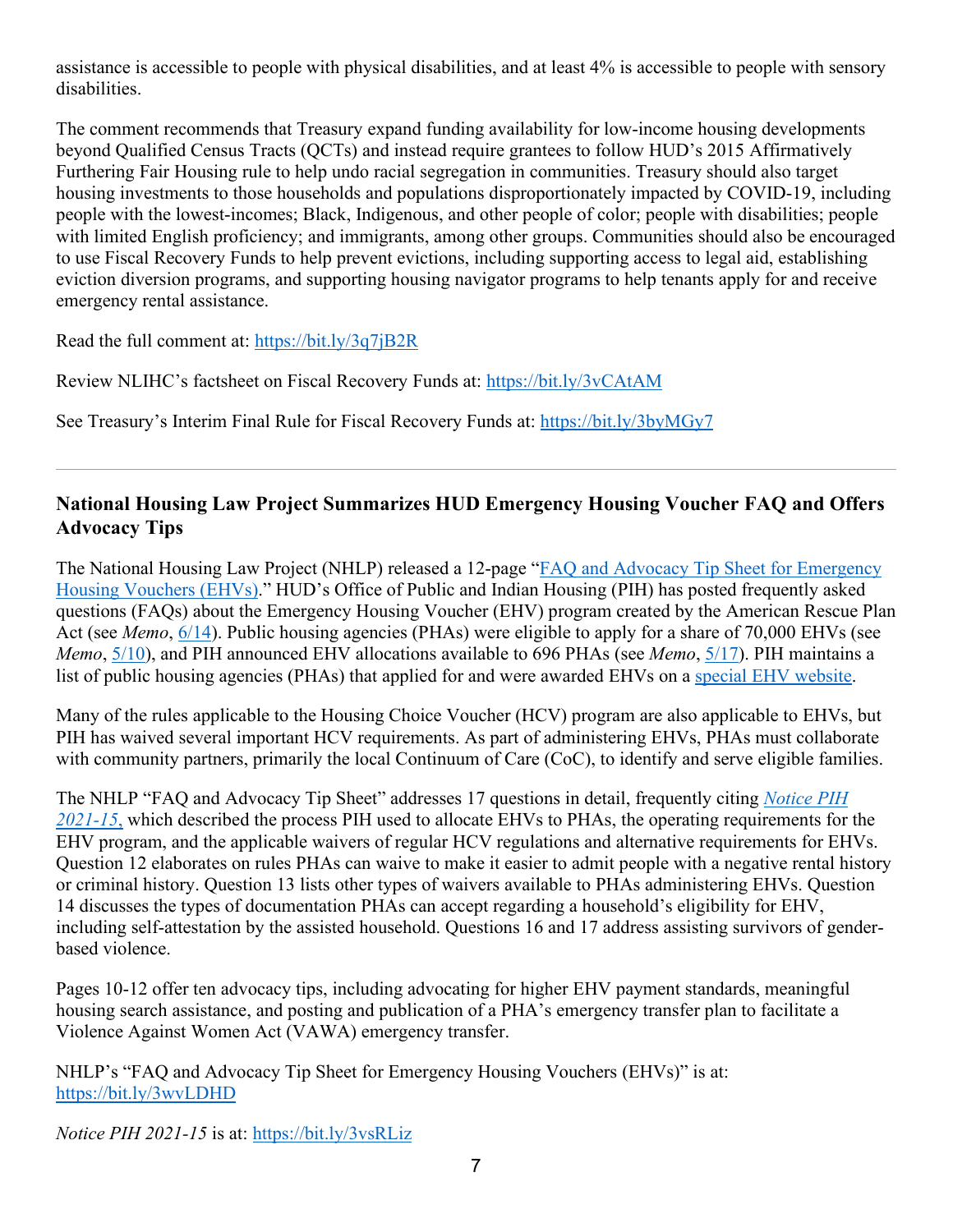#### PIH's Emergency Housing Voucher website is at:<https://bit.ly/2SvmE8Z>

More information about regular Housing Choice Vouchers is on [page 4-1](https://nlihc.org/sites/default/files/AG-2021/04-01_Housing-Choice-Vouchers.pdf) of NLIHC's *2021 Advocates' Guide.*

### **House Passes Disaster Recovery Reform Bills**

The House of Representatives unanimously passed two bills addressing disaster recovery on June 15. The first bill, the ["Preventing Disaster Revictimization Act,](https://www.congress.gov/bill/117th-congress/house-bill/539/text?r=6&s=1)" sponsored by Ranking Member Sam Graves (R-MO) of the House Committee on Transportation and Infrastructure, deals with repayment of disaster recovery assistance provided to a disaster survivor who was later determined to be ineligible. The second bill, the ["Federal Disaster](https://www.congress.gov/bill/117th-congress/house-bill/2016/actions)  [Assistance Coordination Act,](https://www.congress.gov/bill/117th-congress/house-bill/2016/actions)" sponsored by Resident Commissioner Jenniffer Gonzalez-Colon (R-PR), would extend the deadline for FEMA to submit a report on methods of streamlining information collection and preliminary damage assessments.

Currently, when FEMA determines that assistance was provided to a disaster survivor in error, the agency will aggressively pursue repayment from the disaster survivor. The agency does have the ability to waive the repayment requirement if it determines that the error resulting in the incorrect payment was caused by the agency and not a misstatement by the disaster survivor. The Preventing Disaster Revictimization Act would require FEMA to waive a repayment requirement if it stemmed from an error by the agency and when the agency determines that repayment of the debt would be construed as a hardship to the disaster survivor. The bill also requires the agency to provide a report to Congress on the internal processes used to make decisions regarding IA assistance.

FEMA, HUD, the Small Business Administration, and several additional agencies will all conduct preliminary damage assessments after disasters. The Disaster Recovery Reform Act, passed in 2018, including a requirement that FEMA bring together representatives from multiple agencies to find ways to streamline this preliminary data collection process. The bill also directs FEMA to include a study of how emerging technologies, such as unmanned aircraft systems, can be used to further streamline the process. The Federal Disaster Assistance Coordination Act provides FEMA with two additional years to finish that report and ensure it is published in an accessible format on the FEMA website.

Read the text of the Preventing Disaster Revictimization Act at:<https://bit.ly/2S6YZeL>

Read the text of the Federal Disaster Assistance Coordination Act at:<https://bit.ly/2UgmcMb>

### **FEMA to Provide Additional Assistance for Mitigation Measures on Disaster-Damaged Homes**

Consistent with agency efforts to ensure disaster-affected communities are made stronger and more resilient during the disaster recovery process, FEMA [announced](https://www.fema.gov/fact-sheet/hazard-mitigation-under-individuals-and-households-program) on June 10 that owners of homes damaged by disasters may now receive additional assistance from FEMA for specific mitigation measures. The additional funds, part of the agency's Individuals and Households Program (IHP), will cover measures such as repairing roofs to withstand higher winds and prevent leaking; elevating water heaters or furnaces to avoid flood damage; and elevating or moving an electrical panel to avoid flood damage.

Funding will be provided only to homeowners who qualify for the IA and IHP assistance, which, according to the *[Washington Post](https://www.washingtonpost.com/nation/2021/04/25/fema-disaster-assistance-denied/)*, represent only 13% of all applicants for aid thus far in 2021. In addition, these mitigation measures are only provided for segments of a home already damaged by a disaster and are not proactively available. The additional assistance for mitigation measures will count towards the current Stafford Act limit for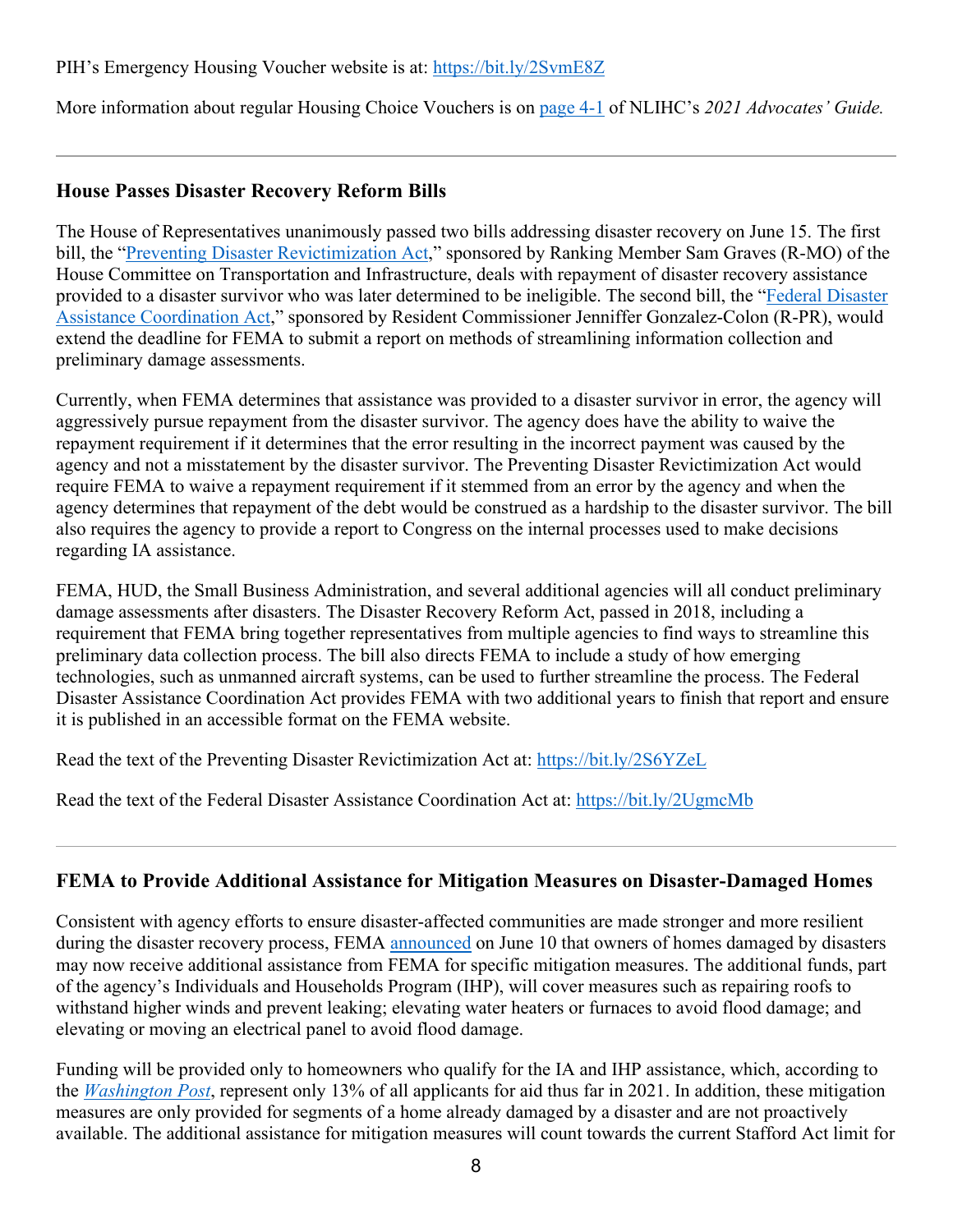housing assistance, currently \$36,000. The Disaster Housing Recovery Coalition – an NLIHC-led group of over 850 local, state, and national organizations working to ensure all disaster survivors receive the assistance they need to recover – supports the ["Housing Survivors of Major Disasters Act"](https://bit.ly/3brqKVL) (H.R.3037) which would increase the number of documents acceptable to show ownership over disaster-damaged property and increase access to this new mitigation funding along with general repair assistance.

Read FEMA's fact sheet on the new mitigation measures at:<https://bit.ly/3wxnRv0>

Read the text of H.R.3037 at:<https://bit.ly/3brqKVL>

### **Additional Coronavirus Updates – June 21, 2021**

#### **National Updates**

#### *Congress*

Senator Sherrod Brown (D-OH), chairman of the U.S. Senate Committee on Banking, Housing, and Urban Affairs, requested [a briefing from Pretium Partners, LLC](https://www.banking.senate.gov/newsroom/majority/brown-presses_private-equity-firm-on-evictions-filed-during-moratorium) about reports that the private equity firm has attempted to evict more than 1,000 tenants for nonpayment of rent, despite the federal eviction moratorium. Senator Brown expressed concern that the company has reportedly filed eviction notices at higher rates in majority-Black counties. A copy of the letter is available [here.](https://www.banking.senate.gov/imo/media/doc/brown_letter_-_610.2021pretium.pdf)

### *Consumer Financial Protection Bureau (CFPB)*

The CFPB provides answers to common questions about the federal Emergency Rental Assistance (ERA) program on its webpage, ["Federal Help with Paying Your Rent.](https://www.consumerfinance.gov/coronavirus/mortgage-and-housing-assistance/renter-protections/emergency-rental-assistance-for-renters/)"

#### *Department of Housing and Urban Development (HUD)*

HUD Secretary Marcia Fudge on June 10 [announced](https://www.hud.gov/press/press_releases_media_advisories/HUD_No_21_099) the first tranche of American Rescue Plan funds for [Emergency Housing Vouchers \(EHVs\).](https://www.hud.gov/ehv) HUD awarded \$1.1 billion, or 70,000 vouchers, for 626 public housing authorities administering the Housing Choice Voucher Program.

#### *Department of Treasury*

The Treasury Department and the Internal Revenue Service (IRS) on June 14 unveiled an online [non-filer sign](https://www.irs.gov/credits-deductions/child-tax-credit-non-filer-sign-up-tool)[up tool](https://www.irs.gov/credits-deductions/child-tax-credit-non-filer-sign-up-tool) for eligible families who do not normally file tax returns register for the monthly Advance Child Tax Credit payments. This tool, an update of last year's IRS non-filers tool, is also designed to help eligible individuals who don't normally file income tax returns register for the \$1,400 third round of Economic Impact Payments (i.e., stimulus checks) and claim the Recovery Rebate Credit for any amount of the first two rounds of Economic Impact Payments they may have missed. Learn more about the [Child Tax Credit.](https://www.whitehouse.gov/child-tax-credit/)

#### *U.S. Interagency Council on Homelessness*

Anthony Love, interim executive director of the U.S. Interagency Council on Homelessness (USICH), [testified](https://www.usich.gov/news/usich-executive-director-testifies-before-congress-it-is-possible-to-end-veteran-homelessness)  [before Congress](https://www.usich.gov/news/usich-executive-director-testifies-before-congress-it-is-possible-to-end-veteran-homelessness) on June 16 in a virtual hearing before the House Veterans' Affairs Subcommittee on Economic Opportunity titled ["Veteran Homelessness in the Wake of COVID-19.](https://nam04.safelinks.protection.outlook.com/?url=https%3A%2F%2Fr20.rs6.net%2Ftn.jsp%3Ff%3D001yBSiqt4fWOoBQ8zaqIrQ6XpBRG2AMjv2haTAUZRkTYIa8CsgfssS7bA8gSr3CffCLgUHYM9dV_ycn4u_VniTzpk3QpucXghybifE-DQuCY_gGL4XIUqqR-r9dXKMsfwEaPbJKmzkpLOstAd6lTmYS2wbjUqtY8LeFRX25cYKC_Ks9j9lYDJ81oTCOi6Ec8MmU38tRmVYEyBUMX9wh1u8lOmwBxqvlxMamaN2U2QtTkU%3D%26c%3DXa_1h_bzZWNHHJ9hGlL2vhYs20i0D6xFrF3yTeh_EDGYy0TNWe4m0A%3D%3D%26ch%3DHeMfkdAV2i8dbeLfweWMBgQDLWcQkW0flx1EsjMQjiIaVYQgI584sw%3D%3D&data=04%7C01%7C%7C451658345337464318d308d930e4c96b%7Cd9ab7747cd104372b0b3229c61592adf%7C0%7C0%7C637594581454833280%7CUnknown%7CTWFpbGZsb3d8eyJWIjoiMC4wLjAwMDAiLCJQIjoiV2luMzIiLCJBTiI6Ik1haWwiLCJXVCI6Mn0%3D%7C1000&sdata=wy%2FJtDEq4EDrxjDdeLok6uKPaPDMVECjxjO3kvxyjsE%3D&reserved=0)" Love stated, "The American Rescue Plan presents a massive opportunity to not only help people survive this pandemic but to secure long-term housing if they currently lack it. Our job is to ensure that opportunity is not missed." Read the full testimony [here.](https://www.usich.gov/news/usich-executive-director-testifies-before-congress-it-is-possible-to-end-veteran-homelessness)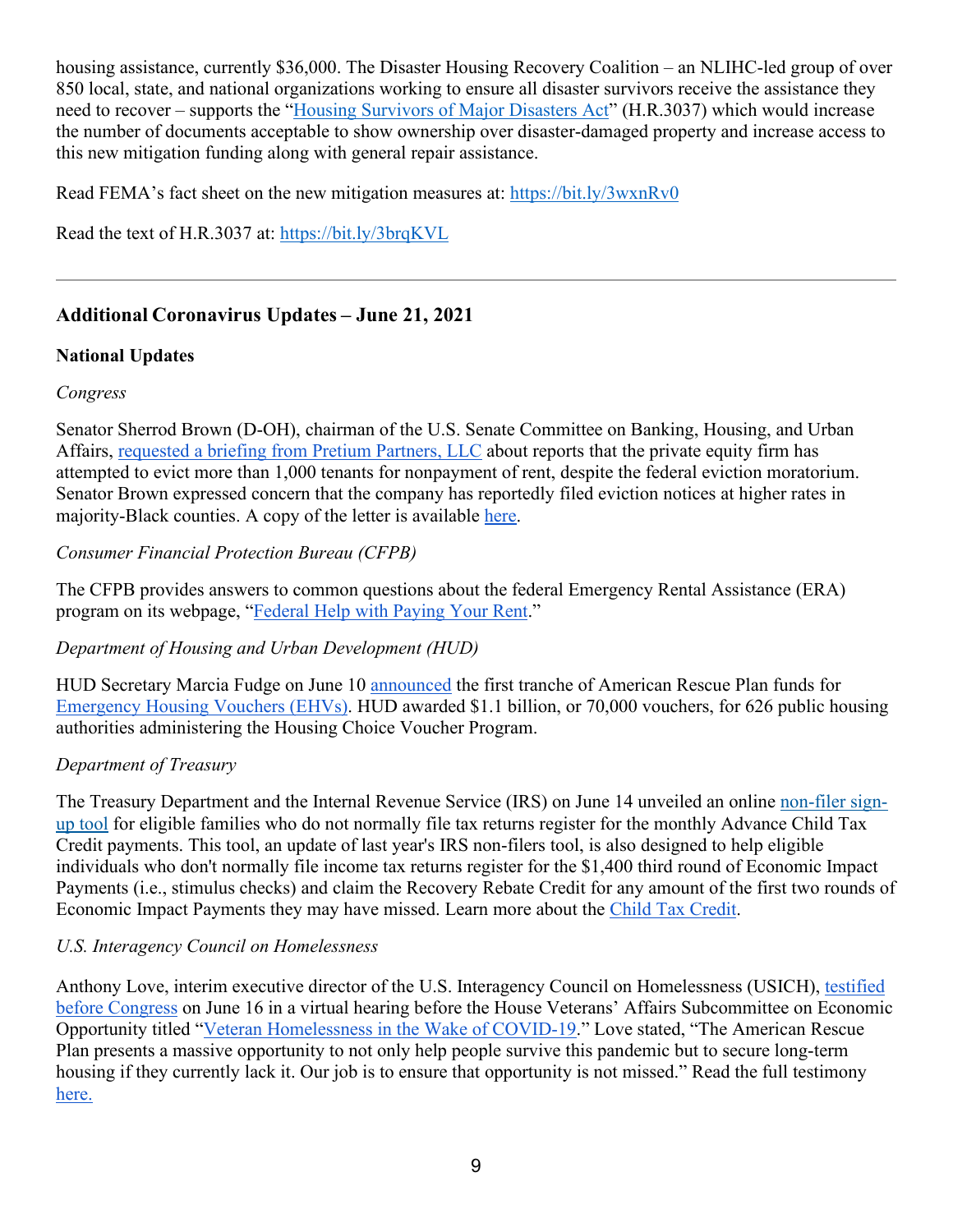#### *Advocacy & Research*

The [Eviction Lab](https://evictionlab.org/filing-and-vaccination-rates/) reports a pattern of higher eviction filing rates in neighborhoods with lower vaccination rates in every jurisdiction for which the researchers were able to access data. The findings suggest that those most at risk for eviction are still at high risk of contracting and passing the virus.

The National Coalition for a Civil Right to Counsel tracks states and localities using coronavirus relief funds to expand tenant access to legal aid. Access the database [here.](http://civilrighttocounsel.org/major_developments/1463)

The National Housing Law Project has a new [FAQ and Advocacy Tip Sheet for Emergency Housing Vouchers](https://www.nhlp.org/wp-content/uploads/EHV-FAQ.pdf)  [\(EHVs\).](https://www.nhlp.org/wp-content/uploads/EHV-FAQ.pdf)

#### *Reporting*

The *[Associated Press](https://apnews.com/article/race-and-ethnicity-health-coronavirus-pandemic-lifestyle-business-cdce22f5ae976032e9e6fa89831c0a93)* reports that [more than 4 million people](https://www.census.gov/data-tools/demo/hhp/#/?measures=EVICTFOR&periodSelector=31) fear being evicted or foreclosed upon in the coming months. Two studies released on June 16 find that the nation's housing availability and affordability crisis is expected to worsen significantly following the pandemic. "The latest data confirm two things – emergency rental assistance is very slow to reach renters in need, and millions of renters remain behind on rent and at heightened risk of evictions," says NLIHC President and CEO Diane Yentel. "President Biden must extend the eviction moratorium to give more time for rental assistance to reach renters and landlords and to avoid a historic wave of evictions this summer and fall." Among those renters fearing the expiration of the federal eviction moratorium on June 30 is Victor Richardson, a 78-year-old individual with a disability who uses a wheelchair. Richardson is facing eviction from his assisted living center in Tucson, Arizona, and has a court hearing early next month.

As state and local governments distribute emergency rental assistance to tenants in need, *[NPR](https://www.npr.org/2021/06/10/1004046446/millions-could-face-eviction-with-federal-moratorium-ending-and-log-jam-in-aid)* reports that millions could face eviction when the federal eviction moratorium expires on June 30. "It is a race against the clock at this point to get the money to the tenants who need it to avoid eviction," says NLIHC's Diane Yentel. While some programs are struggling to distribute aid, other programs appear to be more efficient and effective. A Houston landlord who owns or manages 1,800 rental units says her local ERA program is working well and that the federal funding has helped her residents stay housed.

*[CNBC](https://www.cnbc.com/2021/06/16/renters-will-be-protected-from-eviction-beyond-june-in-these-locations.html)* reports a growing number of states and localities will continue to ban evictions after the federal eviction moratorium expires on June 30. Moreover, renters who have applied for federal emergency rental assistance (ERA) have additional rights. In at least 28 states, programs that provide federal ERA bar landlords from evicting tenants for at least the period they received assistance for, and in some cases for between 30 and 90 days afterward, according to Andrew Aurand, NLIHC vice president for research.

"We've avoided some of the worst outcomes so far, but the crisis is not over," NLIHC's Diane Yentel told the *[New York Times](https://www.nytimes.com/2021/06/16/business/affordable-housing-crisis.html)*. "If the Biden administration allows the federal eviction moratorium to expire before states and localities can distribute aid to households in need, millions of households would be at immediate risk of housing instability and, in worst cases, homelessness."

*[Common Dreams](https://www.commondreams.org/news/2021/06/14/race-against-clock-battle-extend-cdc-eviction-ban-heats-crisis-looms)* reports that attorneys general in nearly two dozen states submitted an amicus brief urging the Supreme Court to uphold the CDC eviction moratorium. The article cites NLIHC President and CEO [Diane](https://twitter.com/dianeyentel/status/1403520666083729414)  [Yentel's tweets](https://twitter.com/dianeyentel/status/1403520666083729414) highlighting how little emergency rental assistance states have distributed to tenants with less than three weeks remaining before the national eviction moratorium is set to expire.

*[KTNV](https://www.ktnv.com/news/officials-continue-eviction-moratorium-discussion-ahead-of-expiration-date)* reports on housing advocates' concerns that the nearly \$50 billion in federal emergency rental assistance may not reach renters before the federal eviction moratorium expires at the end of June. "That's about 15 million people who are at heightened risk of losing their homes when the eviction moratorium expires and that's almost twice as many families that lost their homes during the foreclosure crisis," says NLIHC's Diane Yentel. Watch the video clip [here.](https://twitter.com/NLIHC/status/1403467094444941315)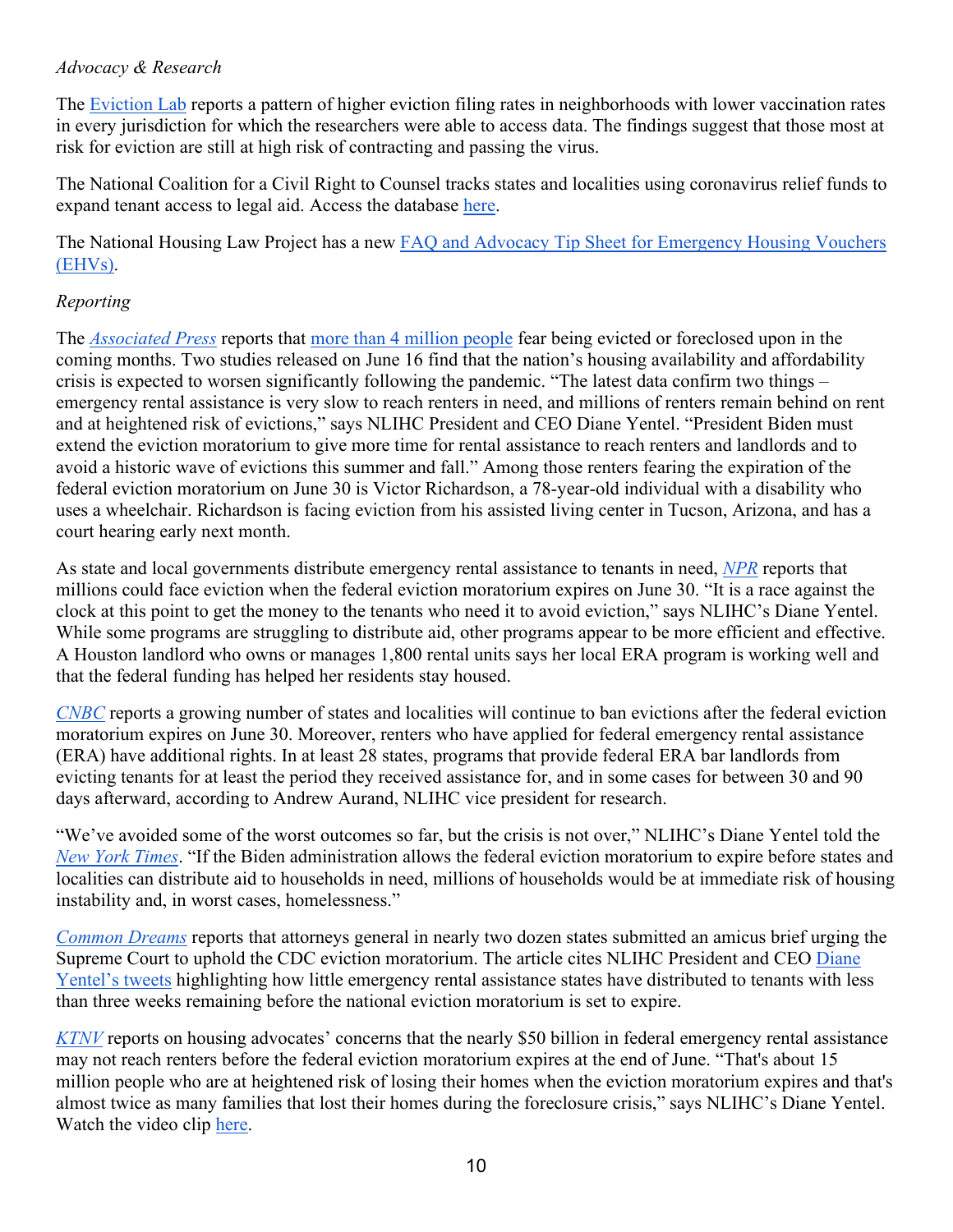With the eviction moratorium expiring on June 30, *[CNBC](https://www.cnbc.com/2021/06/15/many-states-have-given-out-under-5percent-of-rental-assistance-.html)* reports that many states have given out less than 5% of federal rental assistance. NLIHC's Andrew Aurand says that despite [guidance](https://home.treasury.gov/system/files/136/ERA2FAQs%205-6-21.pdf) from the Treasury Department discouraging burdensome documentation and allowing self-certification, just [half of the 400 programs](https://nlihc.org/era-dashboard) allow self-attestation and make that option clear to applicants. "These documentation requirements are a barrier to the same renters who likely have the greatest need for this assistance," says Andrew Aurand.

*[The Intercept](https://theintercept.com/2021/06/10/covid-rental-assistance-tenants/?utm_campaign=theintercept&utm_medium=social&utm_source=twitter)* reports that many states and localities make tenants jump through hoops to access federal emergency rental assistance (ERA). Despite revised guidance from Treasury discouraging burdensome documentation, NLIHC Research Analyst Rebecca Yae says ERA programs are establishing onerous documentation requirements that slow down the distribution of these critical resources.

*[NPR](https://www.npr.org/2021/06/10/1005233221/senator-presses-landlord-over-report-it-evicts-black-renters-at-higher-rates)* reports that Senator Sherrod Brown (D-OH), chairman of the U.S. Senate Committee on Banking, Housing, and Urban Affairs, is [seeking answers](https://www.banking.senate.gov/imo/media/doc/brown_letter_-_610.2021pretium.pdf) from a corporate landlord after a [report](https://pestakeholder.org/wp-content/uploads/2021/04/Pandemic-Evictor-Pretium-Partners-PESP-041421.pdf) by the Private Equity Stakeholder Project found the firm has been filing for evictions much more over in predominantly Black neighborhoods during the pandemic.

*[Route Fifty](https://nam04.safelinks.protection.outlook.com/?url=https%3A%2F%2Fwww.route-fifty.com%2Fhealth-human-services%2F2021%2F06%2F22-states-biden-administration-ask-supreme-court-keep-eviction-ban-place%2F174676%2F&data=04%7C01%7C%7C7bfa45ae69f946e601be08d92d64c576%7Cd9ab7747cd104372b0b3229c61592adf%7C0%7C0%7C637590733119575422%7CUnknown%7CTWFpbGZsb3d8eyJWIjoiMC4wLjAwMDAiLCJQIjoiV2luMzIiLCJBTiI6Ik1haWwiLCJXVCI6Mn0%3D%7C1000&sdata=f3hn6Sf1difg%2Fl20F2ALBRq%2FgpGzPCPLtmLI9KNBZeQ%3D&reserved=0)* reports attorneys general from 22 states and the District of Columbia asked the Supreme Court not to end the federal eviction moratorium, warning that its expiration would unleash an unprecedented and "catastrophic" wave of evictions.

The *[Washington Post](https://www.washingtonpost.com/technology/2021/06/15/airbnb-evictions-ban-coronavirus/)* reports Airbnb announced a new policy on June 15 to prevent landlords from using its platform to rent a property that becomes available after evictions. Airbnb says it i[s](https://nam04.safelinks.protection.outlook.com/?url=https%3A%2F%2Fs2.washingtonpost.com%2F33ab340%2F60c90ef89d2fdae3027fcb6b%2F5e77e556ade4e21f590ee6c9%2F15%2F59%2F60c90ef89d2fdae3027fcb6b&data=04%7C01%7C%7C8247e164576e42341a3208d930bc4eb5%7Cd9ab7747cd104372b0b3229c61592adf%7C0%7C0%7C637594407613809800%7CUnknown%7CTWFpbGZsb3d8eyJWIjoiMC4wLjAwMDAiLCJQIjoiV2luMzIiLCJBTiI6Ik1haWwiLCJXVCI6Mn0%3D%7C1000&sdata=jMIZHDrI9%2Bm1RkVu4eYrZY58WXjbtbVl%2FKUqn7z5SZ8%3D&reserved=0) [partnering with cities to](https://nam04.safelinks.protection.outlook.com/?url=https%3A%2F%2Fs2.washingtonpost.com%2F33ab340%2F60c90ef89d2fdae3027fcb6b%2F5e77e556ade4e21f590ee6c9%2F15%2F59%2F60c90ef89d2fdae3027fcb6b&data=04%7C01%7C%7C8247e164576e42341a3208d930bc4eb5%7Cd9ab7747cd104372b0b3229c61592adf%7C0%7C0%7C637594407613809800%7CUnknown%7CTWFpbGZsb3d8eyJWIjoiMC4wLjAwMDAiLCJQIjoiV2luMzIiLCJBTiI6Ik1haWwiLCJXVCI6Mn0%3D%7C1000&sdata=jMIZHDrI9%2Bm1RkVu4eYrZY58WXjbtbVl%2FKUqn7z5SZ8%3D&reserved=0)  [identify spaces where people have been evicted.](https://nam04.safelinks.protection.outlook.com/?url=https%3A%2F%2Fs2.washingtonpost.com%2F33ab340%2F60c90ef89d2fdae3027fcb6b%2F5e77e556ade4e21f590ee6c9%2F15%2F59%2F60c90ef89d2fdae3027fcb6b&data=04%7C01%7C%7C8247e164576e42341a3208d930bc4eb5%7Cd9ab7747cd104372b0b3229c61592adf%7C0%7C0%7C637594407613809800%7CUnknown%7CTWFpbGZsb3d8eyJWIjoiMC4wLjAwMDAiLCJQIjoiV2luMzIiLCJBTiI6Ik1haWwiLCJXVCI6Mn0%3D%7C1000&sdata=jMIZHDrI9%2Bm1RkVu4eYrZY58WXjbtbVl%2FKUqn7z5SZ8%3D&reserved=0) The policy preventing listings of such properties will last through at least 2021.

#### **State and Local News**

#### *California*

*[KQED](https://www.kqed.org/news/11877600/thousands-of-renters-and-landlords-await-state-aid-as-eviction-moratorium-set-to-expire)* reports that thousands of California renters and landlords are awaiting aid from the state's slow-moving rental assistance program. Only a little more than 2% of people who have applied to California's rental assistance program have received aid.

#### *Delaware*

The Delaware State Housing Authority is working with a group of community partners who can help tenants submit applications for the Delaware Housing Assistance Program. A list of partners is available on the [Application Assistance page.](https://decovidhousinghelp.com/application-assistance)

#### *Florida*

[Residents of the Paradise Park Mobile Home Park](https://www.nbcmiami.com/news/local/eviction-looms-for-mobile-home-residents-in-miami/2471689/) in Miami received a six-month notice of eviction last November, just days after the trailer park was bought by developers for \$15 million, and about one month before one of South Florida's worst COVID-19 outbreak. As of May 31, Paradise Park residents were still awaiting information from the landowners on whether the evictions would proceed as planned.

#### *Kansas*

The *[Wichita Eagle](https://www.kansas.com/news/politics-government/article251880298.html)* reports that despite state and federal eviction moratoriums, community aid and tenant advocacy groups say formal and informal displacements have continued in Kansas throughout the pandemic. Vince Munoz, an organizer for Rent Zero Kansas, said the eviction process was never completely halted by state or federal protections, leaving tenants in a constant state of uncertainty during the public health crisis and economic fallout.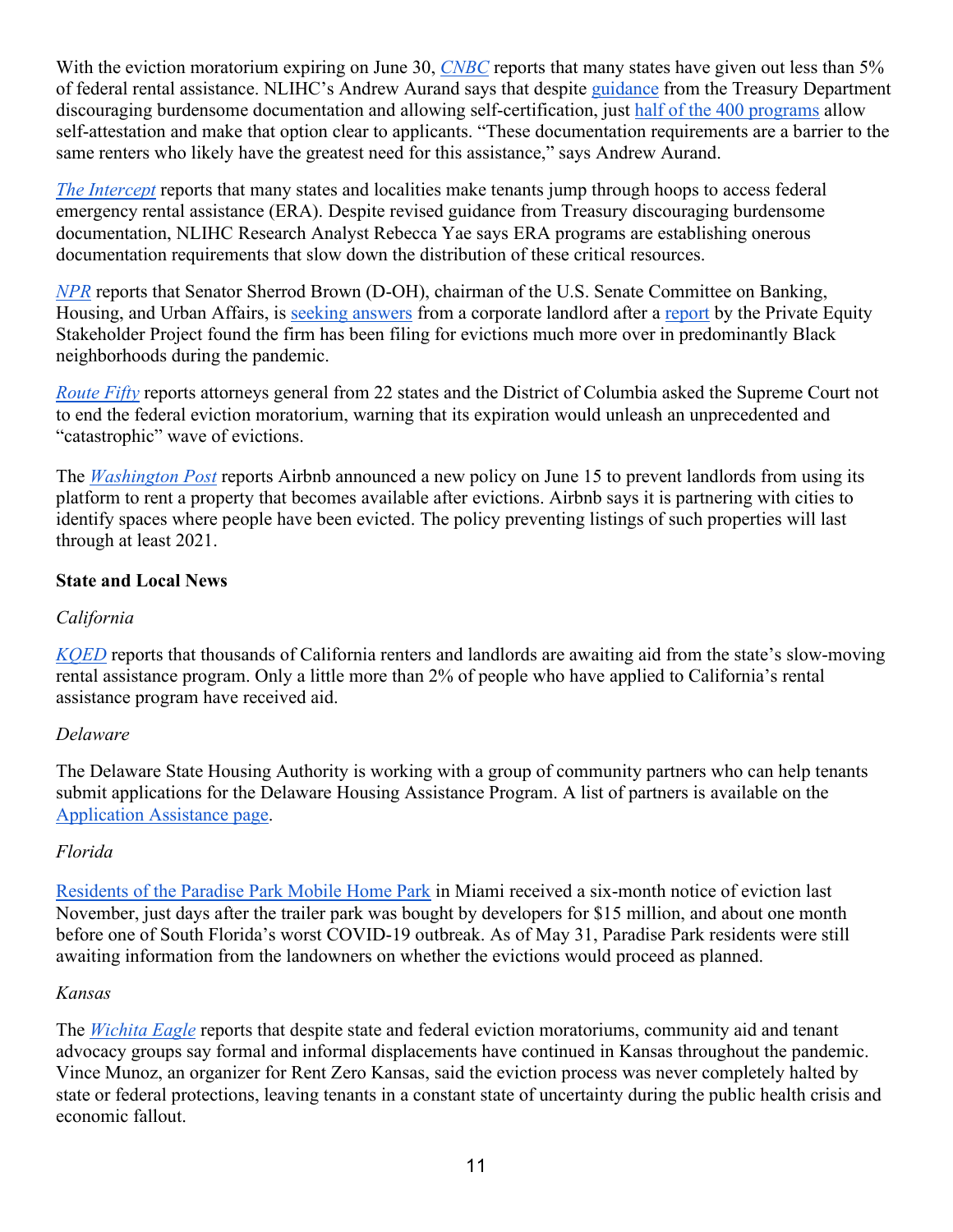### *Kentucky*

A [Lexington program](https://www.lex18.com/news/lexington-program-helps-people-apply-for-rental-assistance-following-end-of-eviction-moratorium) to support people in applying for emergency rental assistance has helped approximately 500 households avoid eviction at the cost of \$3.2 million. The Catholic Action Center and the Central KY Housing and Homeless Initiative set up a team of connectors at the Mother Teresa Center to help people navigate the application and avoid eviction.

### *Maryland*

The *[Washington Post](https://www.washingtonpost.com/local/maryland-covid-state-emergency-lift/2021/06/15/2e3a0d3e-cd69-11eb-a7f1-52b8870bef7c_story.html)* reports that Governor Larry Hogan will lift Maryland's state of emergency on July 1. That date will mark the beginning of a "45-day grace period," in which some pandemic-era changes, including the state's eviction moratorium, will remain in place until August 15. Montgomery County officials say the 45-day period before lifting the eviction moratorium does not provide enough time for tenants to recover.

### *Michigan*

The *[Detroit Free Press](https://www.freep.com/story/news/local/michigan/2021/06/07/eviction-moratorium-michigan-help/7428828002/)* reports that tenant advocates, concerned that the federal eviction moratorium will not be extended past June 30, are urging struggling renters to apply for the federally funded emergency rental assistance program. "It's certainly not going to be the eviction tsunami that we feared in the summer of 2020. There is a lot that has been done since that time to prevent a massive wave of evictions," says NLIHC's Diane Yentel. "The challenge is getting that money to the lowest income and the most marginalized people who need it most before the moratorium expires. So, it's a race against the clock at this point," she added. Evictions in Michigan are increasing again, moving toward pre-pandemic levels.

### *Minnesota*

[Minnesota legislators struck a deal](https://www.twincities.com/2021/06/14/walz-covid-mn-lawmakers-agree-on-how-to-end-eviction-moratorium/) on how to phase out Governor Tim Walz's eviction moratorium. The agreement offers strong tenant protections and clear timelines for landlords to secure emergency rental assistance. [Under the agreement,](https://www.house.leg.state.mn.us/members/profile/news/10248/32107) Walz's moratorium order would be replaced by an "off-ramp" that will conclude 105 days after the bill becomes law. It will require landlords to send a notice to renters with overdue rent 15 days before an eviction. Renters who have claimed but have not yet received state rental assistance will be protected from eviction until June 1, 2022.

A group of [Minnesota landlords sued Governor Tim Walz](https://minnesota.cbslocal.com/2021/06/16/landlord-group-sues-walz-ellison-over-eviction-moratorium/) in federal court, alleging the state's eviction moratorium violates the constitutional rights of renters and landlords. Estimates from a California-based nonprofit show [62,000 households in Minnesota](https://www.policylink.org/node/63161) are behind on payments with \$207 million in total rent debt.

### *Nevada*

An article in the *[Nevada Independent](https://thenevadaindependent.com/article/amid-cheers-for-recovery-rental-assistance-delays-and-eviction-threats-still-leave-thousands-in-no-mood-to-celebrate)* reports that amid cheers for recovery, rental assistance delays and eviction threats are impacting thousands of Nevadans.

#### *New York*

As New York City moves to [end its emergency hotel program,](https://www.wnyc.org/story/city-prepares-start-moving-homeless-new-yorkers-back-shelters/) some [hotel residents](https://gothamist.com/news/homeless-hotel-residents-decry-planned-return-shelters) are decrying the city's decision to force them back into the congregate shelter system. The city has moved approximately 10,000 individuals from shelters and into hotel rooms during the pandemic. Homeless advocates say that evicting the hotel residents too quickly will only increase homelessness. NLIHC's Diane Yentel [tweeted](https://twitter.com/dianeyentel/status/1398280942960222215) that FEMA is providing [100% reimbursement](https://www.fema.gov/press-release/20210203/fema-statement-100-cost-share) for eligible non-congregate sheltering costs through September. Additionally, HUD recently allocated \$5 [billion in emergency housing vouchers](https://www.hud.gov/ehv) for people who are homeless.

### *Pennsylvania*

The *[Philadelphia Inquirer](https://www.inquirer.com/real-estate/housing/rental-assistance-eviction-landlord-philadelphia-agreement-hapco-20210527.html)* reports the largest landlord association in Philadelphia is partnering with a housing and social services nonprofit to connect tenants with emergency rental assistance and prevent evictions. Hapco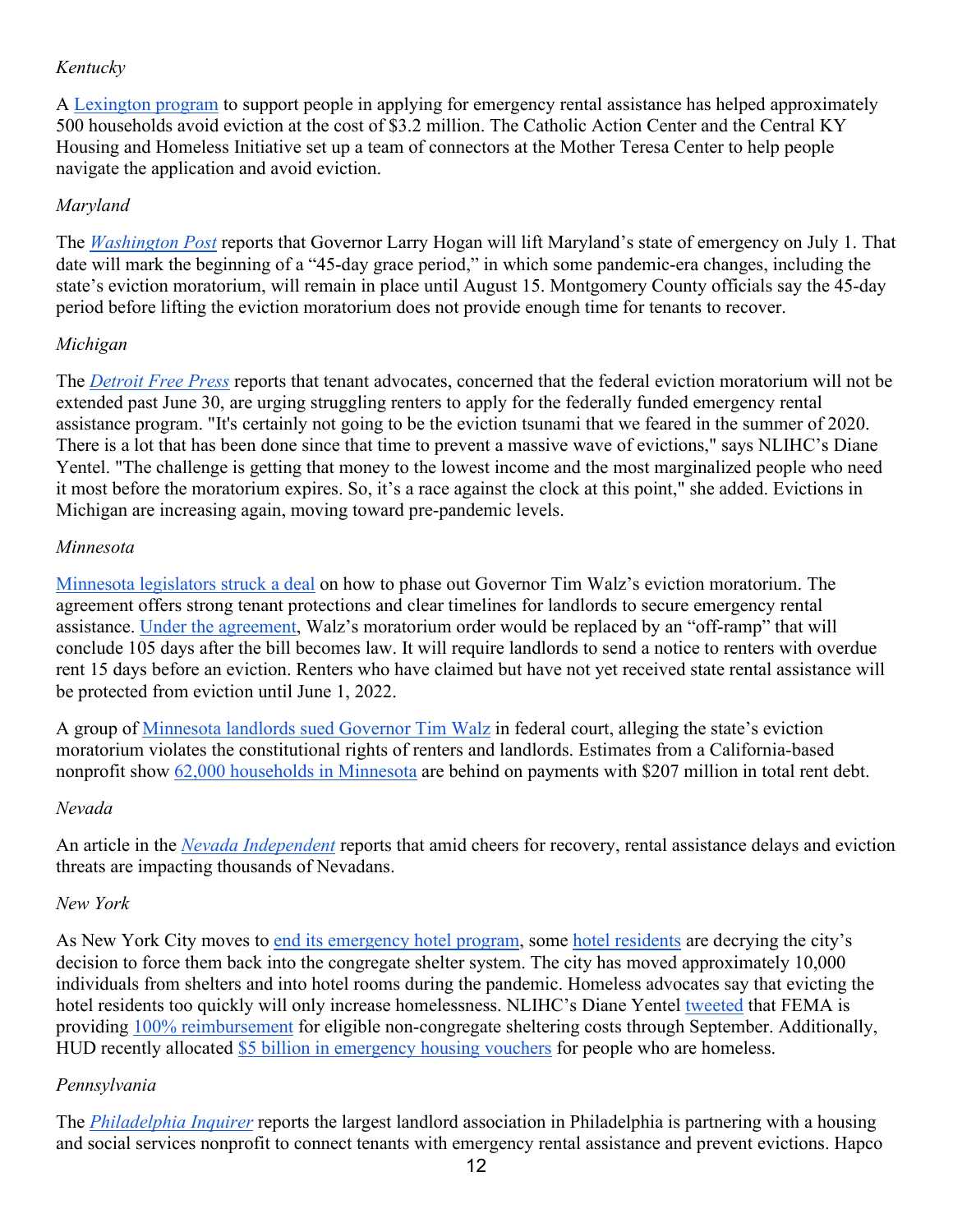Philadelphia landlords will refer tenants who are struggling with rent payments to the Philadelphia Interfaith Hospitality Network before filing for eviction.

*Go [Erie](https://www.goerie.com/story/news/2021/06/08/pa-eviction-moratorium-update-help-rent-utilities-pennsylvania/7588503002/)* reminds struggling tenants and landlords that help is still available through Pennsylvania's Emergency Rental Assistance Program. According to the U.S. Census Bureau *Household Pulse Survey*, 467,000 Pennsylvanians say they will be unable to make their next rent payment. "This is our opportunity to invest in our long-term economic recovery, rally around each other, and help prevent a wave of evictions and homelessness that will create yet another public health crisis that could persist beyond this crisis," said Meg Snead, acting secretary of the Pennsylvania Department of Human Services, in a [statement.](https://www.media.pa.gov/pages/dhs_details.aspx?newsid=709#:%7E:text=%E2%80%9CThis%20is%20our%20opportunity%20to,if%20we%20leave%20others%20behind.)

#### *Vermont*

The *[Brattleboro Reformer](https://www.reformer.com/coronavirus/vermont-transitions-away-from-motel-housing-program/article_ba81c044-cdef-11eb-b743-034fb58bc478.html)* reports that Vermont is transitioning away from the motel housing program it operated as part of the state's response to housing insecurity during the pandemic. About 2,295 people are living in 1,631 hotel and motel rooms across Vermont, but that number will continue to decrease due to changes to the General Assistance Housing Program. According to the Vermont Agency of Human Services, about twothirds of households in the program will continue to be eligible 84 days after June 1 when new criteria for the program was implemented.

The *[VT Digger](https://vtdigger.org/2021/06/14/flip-of-the-switch-how-the-end-of-vermonts-emergency-order-could-affect-evictions-social-services/)* reports Governor Phil Scott's decision to lift the state's emergency COVID-19 order brings potential new limits on federal funding for social service programs and triggers the expiration of Vermont's eviction moratorium 30 days later in mid-July.

#### *Virginia*

[Governor Ralph Northam](https://richmond.com/news/state-and-regional/govt-and-politics/virginias-covid-19-state-of-emergency-to-end-june-30-affecting-eviction-protections-mask-rules/article_4b657b99-7083-5a5f-8107-b3e0c72df519.html) will allow his emergency declaration to expire at the end of June. The decision will impact several eviction protections enacted during the pandemic. Tenants facing evictions can get their cases extended for 60 days if they can prove they did not pay rent because of the pandemic. This protection will expire 90 days after the end of the emergency order. The requirement that a landlord includes in the eviction notice information about available rent relief and helps renters apply for it will expire when the state of emergency ends on June 30.

### **Disaster Housing Recovery Updates – June 21, 2021**

The NLIHC-led Disaster Housing Recovery Coalition convenes and supports disaster-impacted communities to ensure that federal disaster recovery efforts reach all impacted households, including the lowest-income and most marginalized people who are often the hardest-hit by disasters and have the fewest resources to recover.        

Learn more about the DHRC's policy recommendations [here](https://nlihc.org/explore-issues/projects-campaigns/disaster-housing-recovery/policy).   

#### **FEMA**

FEMA announced on June 10 it will include [additional assistance for mitigation](https://www.fema.gov/fact-sheet/hazard-mitigation-under-individuals-and-households-program) in Home Repair Assistance awards for disaster declared on or after May 26, 2021. Homeowners who are eligible for Individuals and Households Program (IHP) assistance may receive additional funds from FEMA for specific mitigation measures. This assistance will allow eligible homeowners impacted by Presidential Disaster Declarations to repair or rebuild stronger, more durable homes.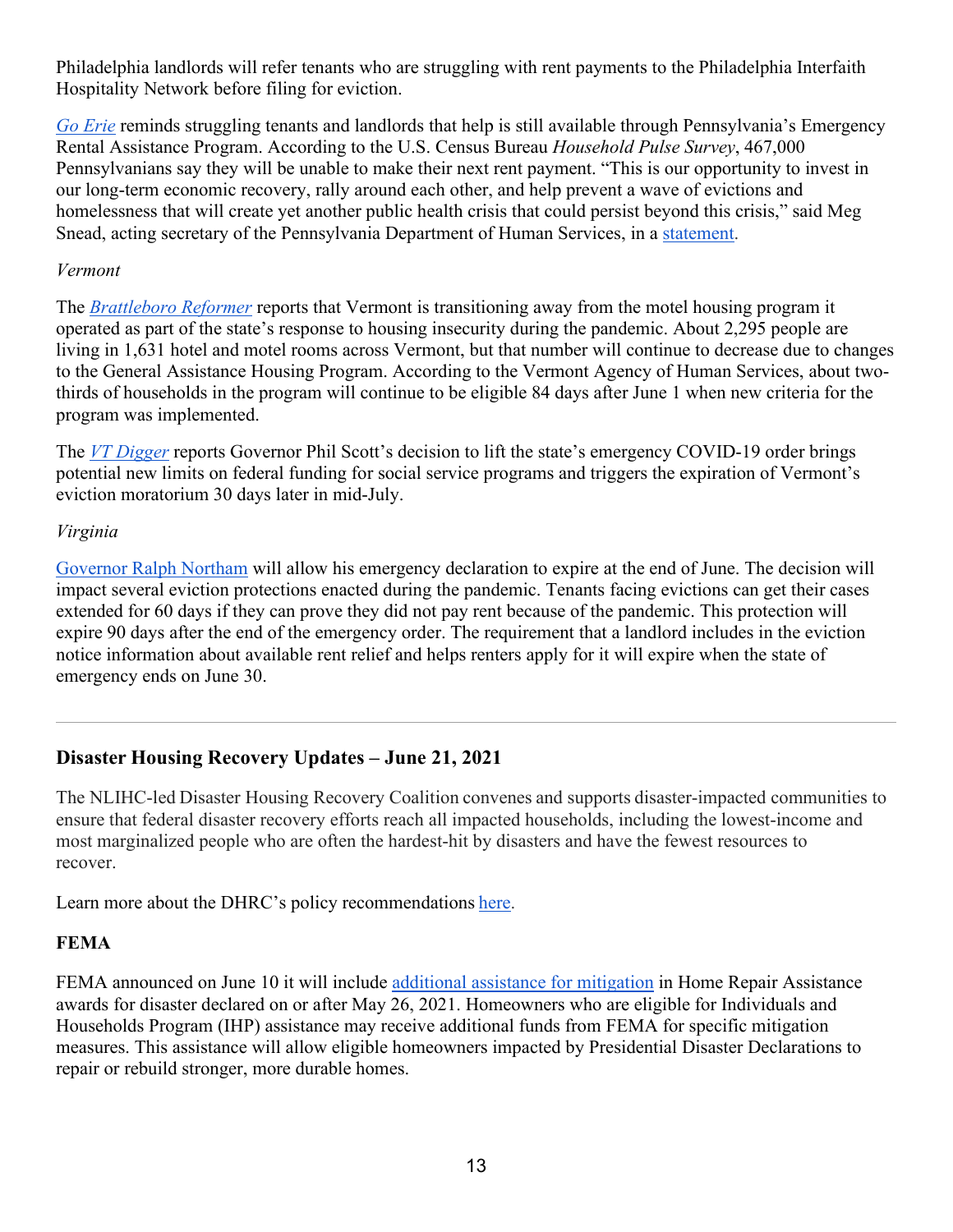## **Flooding**

More than five years after catastrophic flooding struck Columbia, South Carolina, residents ar[e](https://www.thestate.com/news/local/article251989898.html) [still waiting](https://www.thestate.com/news/local/article251989898.html) for public funding to help them repair and rebuild. While 454 Columbia homeowners applied for assistance through the state's recovery program (financed with HUD CDBG-DR funds), only 50 were approved. Many applicants have had no choice but to remain in their flood-damaged homes.

[A](https://www.ourmidland.com/news/article/Long-Term-Recovery-Group-Much-progress-made-16241125.php) [long term recovery group](https://www.ourmidland.com/news/article/Long-Term-Recovery-Group-Much-progress-made-16241125.php) in Midland County, Michigan continues to work on rehousing and finding temporary shelter for flooding victims in the area after a dam failure in 2020. The group coordinates housing and case management work with volunteers and FEMA funding.

The *[Acadiana Advocate](https://www.theadvocate.com/lake_charles/article_b42b0514-cb0d-11eb-9f63-1b7ac3e2470b.html)* reports that in flood-prone Lake Charles, some residents are considering whether to accept a voluntary buyout of their homes if they are deemed eligible. A common sentiment runs through the predominantly Black neighborhood: the situation should never have come to this, and the drainage would have improved sooner in a wealthier part of town. The buyout program is part of the Louisiana Watershed Initiative, which uses federal grant dollars to take homes that flood repeatedly out of circulation among a wide range of other projects. The program has set aside \$30 million for Lake Charles.

#### **Hurricanes**

[New research](https://www.preventionweb.net/news/view/78420) from the Caribbean addresses disaster recovery through the lens of gender and equality. The study, conducted by the Canada-Caribbean Resilience Facility looks at how women were uniquely affected by disasters in nine countries. The study found that while women and youth are active in disaster response and recovery, they are very rarely consulted, nor are their experiences integrated into disaster policy. It also found a direct rise in gender-based violence in the aftermath of disasters.

A new 80-unit senior apartment community opened in Port Arthur, TX. [The apartments](https://www.therecordlive.com/story/2021/06/16/news/glo-funds-open-orange-senior-apartments/30341.html) were paid for with HUD Community Development Block Grant – Disaster Recovery (CDBG-DR) awarded by the Texas Government Land Office (GLO). Half of the units in the development have been set aside for low-to-moderateincome families. Port Arthur, a largely non-white community, was strongly impacted by Hurricane Harvey in 2017 and has struggled to recover in the aftermath of the storm.

[Residents recovering from Hurricane Michael](https://news.wfsu.org/wfsu-local-news/2021-06-14/rebuild-floridas-hurricane-michael-application-deadline-approaching) have until June 16 to begin the application for state and federal housing assistance through the Rebuild Florida Housing Repair and Replacement Program. After residents begin an application, they have until June 30 to submit it.

### **Wildfires**

*[The New Yorker](https://nymag.com/intelligencer/2021/06/why-2021-could-be-californias-worst-fire-season-ever.html)* covers the massive threat wildfires pose to the American West this year, examining the preliminary conversations taking place in communities across the region about response, relocation, and mitigation.

[A](https://www.next10.org/publications/rebuilding-resilient) [report](https://www.next10.org/publications/rebuilding-resilient) from UC Berkeley finds that urban sprawl leads to more devastating wildfires. The new research challenges Californians to think more carefully about the impact of wildfires on new homes as the state works to address its significant housing shortage.

W[o](https://www.uniondemocrat.com/news/article_ae0ec746-ca3c-11eb-ac88-0f6ca6a4baeb.html)rk has begun on two [community resilience centers](https://www.uniondemocrat.com/news/article_ae0ec746-ca3c-11eb-ac88-0f6ca6a4baeb.html) in Tuolumne County, California. The sites will serve as centers for responses to disasters, including sheltering, response, and mitigation, as well as serve as a more traditional community center. The county was heavily impacted by the 2013 Rim Fire, which burnt nearly 400 square miles of the area – the third-largest fire in state history at the time.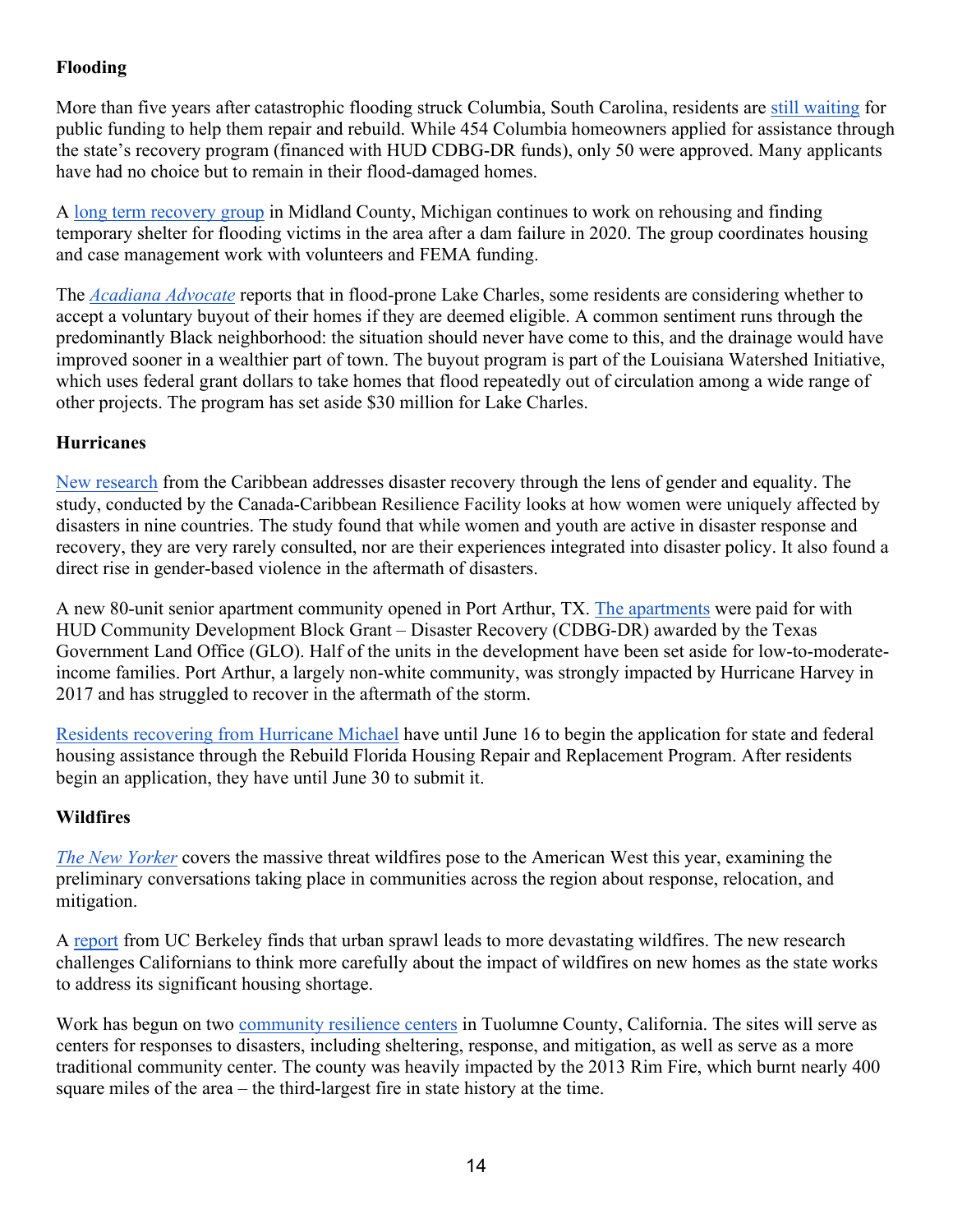*[Oregon Public Broadcast](https://www.opb.org/article/2021/05/30/wildfire-survivors-bracing-for-fire-season-while-trying-to-recover-from-last-one/)* reports that wildfire survivors are bracing for the fire season, while still trying to recover from last year's devastating season. In the Rogue Valley, hundreds of people lost their homes and are still unable to find housing in the towns from which they were displaced.

*[Jefferson Public Radio](https://www.ijpr.org/wildfire/2021-06-13/trailer-park-destroyed-by-wildfire-is-reborn-as-housing-for-fire-victims)* reports that a mobile home park in Talent destroyed by last September's Almeda Fire now hosts 27 FEMA one-to-three-bedroom trailers for wildfire survivors. The Almeda Fire burned hundreds of homes, many of them low-income housing units, in southern Oregon. The trailers are designed to be temporary housing, but city officials are looking into using the site for permanent housing.

An organization in Clackamas County, Oregon is looking forward to [helping wildfire survivors](https://www.koin.com/news/wildfires/10k-grant-helps-clackamas-county-wildfire-recovery-efforts/) with its first large donation. The [Clackamas County Long-Term Recovery Group](https://clackcares.org/about-us) is trying to assist the owners of 72 properties in the county that were damaged by the fire. The long-term recovery group assists residents with FEMA applications and insurance claims, finding local resources, rebuilding efforts, and connecting people with spiritual and emotional support. The group is seeking additional ways to receive state aid or FEMA assistance.

# **HUD**

### **NLIHC Provides Sample Comment Letter on National Housing Trust Fund Regulation**

NLIHC has developed a [sample comment letter](https://nlihc.org/sites/default/files/NLIHC_Sample_Comment_Letter_re_Interim_HTF_Rule.pdf) advocates can use to respond to HUD's *[Federal Register](https://www.govinfo.gov/content/pkg/FR-2021-04-26/pdf/2021-08529.pdf)* [request](https://www.govinfo.gov/content/pkg/FR-2021-04-26/pdf/2021-08529.pdf) for comments regarding the 2015 Interim Rule implementing the national Housing Trust Fund (HTF) (see *Memo*, [4/26\)](https://nlihc.org/resource/hud-cpd-requests-public-comment-2015-interim-housing-trust-fund-rule). In the preamble to the Interim Rule, HUD stated its intention to open the Interim Rule for public comment once funding was made available and the grantees gained experience administering the HTF. Comments are due June 25.

In addition to comments about the Interim Rule, HUD asks the public to comment on five issues that might inform its rulemaking:

- 1. Income targeting requirements, including the requirement that 100% of HTF funds be used to benefit extremely low-income households, those with income at or below the federal poverty line (whichever is greater) when there is less than \$1 billion for the HTF. The interim rule defines extremely low-income households as those with annual income that does not exceed 30% of the area median income (AMI).
- 2. The rent limitations in the interim rule. For instance, for extremely low-income households, the rent (including utilities) an assisted household pays cannot be greater than 30% of the federal poverty line or 30% of the income of a hypothetical household whose annual income equals 30% of AMI, **whichever is greater**.
- 3. The minimum 30-year period of affordability.
- 4. Property standards, including environmental standards.
- 5. The limitation on the use of HTF funds for operating cost assistance (including reserves) to one-third of a state's annual grant. HUD also asks for about the definition of operating costs, which is limited to costs for insurance, utilities, real property taxes, and maintenance and scheduled payments to a reserve for replacement of major systems of an HTF-assisted unit.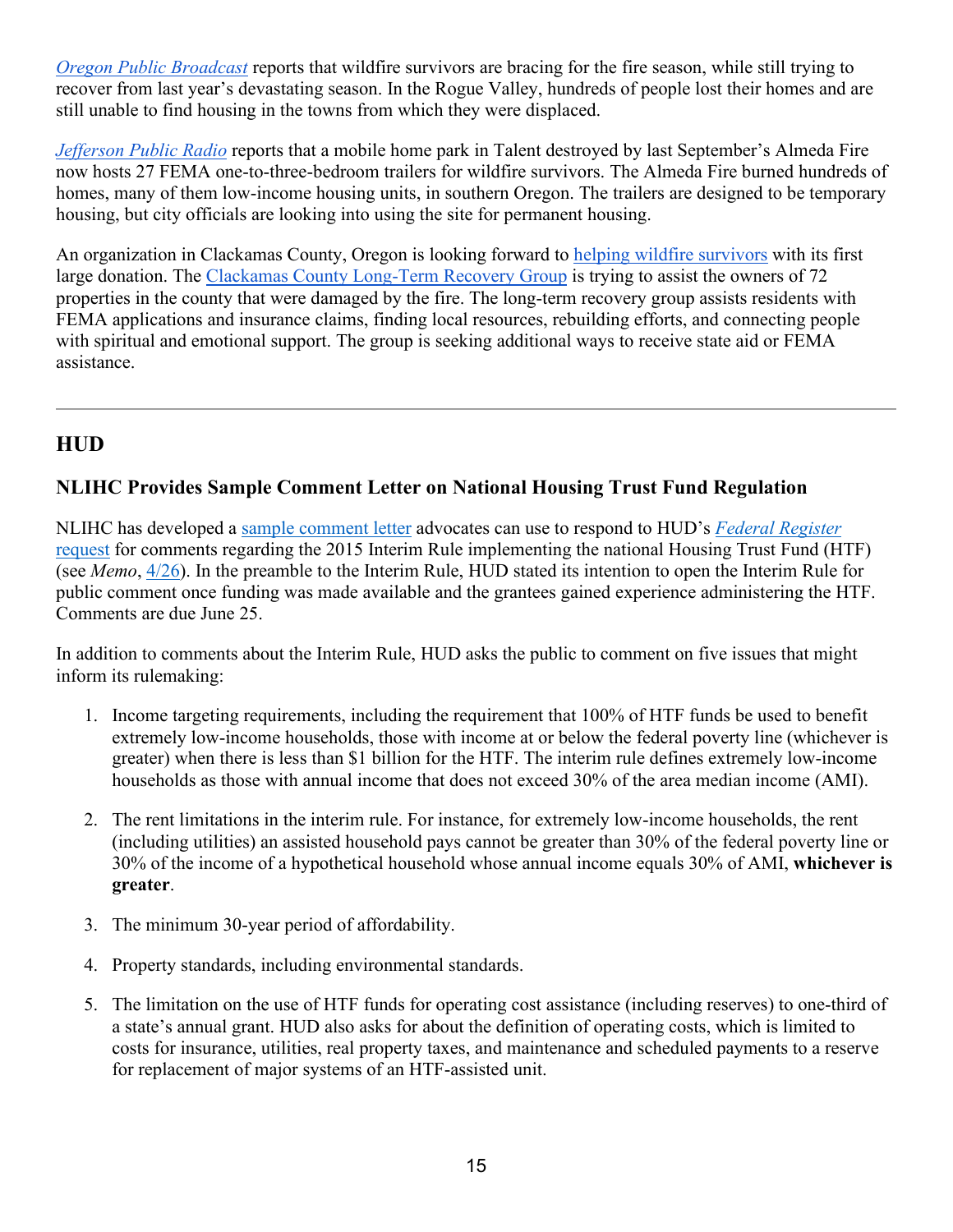NLIHC's sample comment letter supports the income targeting requirement, urges HUD to extend the affordability period from 30 years to 50 years, supports the one-third limit on operating costs, and suggests expanding the definition of operating cost assistance to reflect regular industry standards.

Of particular concern has been the rent limitation in the Interim Rule. By using the threshold of "**the greater of**" 30% of the federal poverty level or 30% of the area median income (AMI), wherever the federal poverty guideline is higher than 30% of AMI, renters with household incomes at 30% of AMI will be housing costburdened by the maximum.

The vast majority of metropolitan and non-metropolitan Fair Market Rent (FMR) areas have maximum rents based on the federal poverty guideline for apartments larger than one bedroom. Absent rental assistance, households at 30% of AMI who rent units with at least two bedrooms will be cost-burdened by maximum HTF rents in most FMR areas. Maximum rents based on the federal poverty guideline are more common in nonmetro FMR areas than in metro FMR areas. In addition, the poorest areas, where the federal poverty guideline is much higher than 30% of AMI, have the highest potential housing cost burdens. This is particularly concerning given the 30% standard of affordability already overestimates what poorer and larger households can afford in terms of housing costs. NLIHC explains the problem in a [brief analysis.](https://nlihc.org/sites/default/files/ANALYSIS_OF_INTERIM_HTF_RULES_TENANT_RENT_PROVISION.pdf)

Using the federal poverty guideline to set maximum rents for HTF units disproportionately impacts larger, poorer households who already have greater difficulty affording rents limited to 30% of their income. Therefore, NLIHC strongly recommends that HUD amend the Interim Rule to read:

The HTF rent plus utilities of an extremely low-income tenant shall not exceed **the lesser of** 30 percent of the federal poverty line or 30 percent of the income of a family whose annual income equals 30 percent of the median income for the area, as determined by HUD, with adjustments for the number of bedrooms in the unit. HUD will publish the HTF rent limits on an annual basis.

NLIHC's Sample Comment Letter is at:<https://bit.ly/3gMVjaq>

NLIHC's brief analysis of the Interim Rule's tenant rent provision is at:<https://bit.ly/3gBk8XM>

A description of how to submit a comment using regulations.gov is at:<https://bit.ly/3xulut8>

The *Federal Register* notice is at:<https://bit.ly/3iNPFHv>

More information about the national Housing Trust Fund is on [page 3-1](https://nlihc.org/sites/default/files/AG-2021/03-01_NHTF.pdf) of NLIHC's *2021 Advocates' Guide.*

# **Opportunity Starts at Home**

### **New Blog Post on Family Stability and Opportunity Vouchers Act**

The *[Opportunity Starts at Home](http://www.opportunityhome.org/)* multi-sector affordable homes campaign recently released a new [blog post,](https://www.opportunityhome.org/resources/family-stability-and-opportunity-vouchers-act-what-it-is-and-why-it-matters/) "Family Stability and Opportunity Vouchers Act: What It Is and Why It Matters." The post explores the bipartisan ["Family Stability and Opportunity Vouchers Act,](https://www.vanhollen.senate.gov/news/press-releases/van-hollen-young-reintroduce-legislation-to-boost-housing-mobility-vouchers-increase-americans-access-to-opportunity)" which would create an additional 500,000 housing vouchers specifically designed for low-income families with young children to expand their access to neighborhoods of opportunity with high-performing schools, strong job prospects, and other resources.

The bill was recently reintroduced by Senators Chris Van Hollen (D-MD) and Todd Young (R-IN). The post provides an overview of the bill and explores specific aspects of the legislation, including its enabling families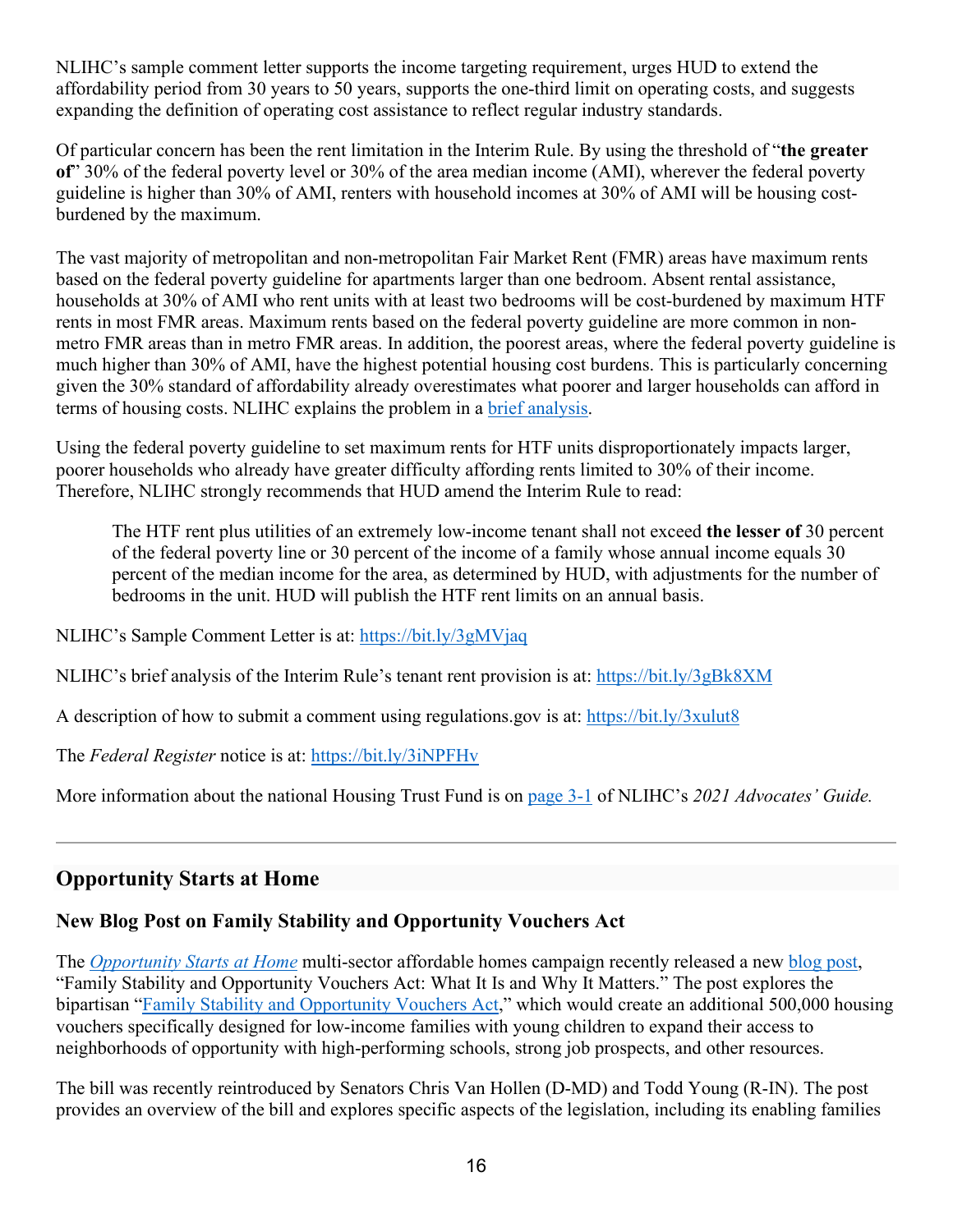to live in neighborhoods of choice and targeting resources to families with the greatest needs, as well as evidence of the efficiency of the bill's provisions.

Read the blog post [here.](https://www.opportunityhome.org/resources/family-stability-and-opportunity-vouchers-act-what-it-is-and-why-it-matters/)

Follow the *Opportunity Starts at Home* campaign on social media: [Twitter,](https://twitter.com/oppstartsathome) [Instagram,](https://www.instagram.com/oppstartsathome/) [Facebook,](https://www.facebook.com/oppstartsathome/) and [LinkedIn](https://www.linkedin.com/company/oppstartsathome/)*.* Be sure to [sign up](https://www.opportunityhome.org/take-action/lets-stand-together/) for our e-newsletter to get the latest updates about the campaign, including new multi-sector partners, [calls to](https://www.opportunityhome.org/take-action/) action, events, and [research.](https://www.opportunityhome.org/related-sectors/)

## **Research**

## *State of the Nation's Housing* **Report Finds Pandemic Exacerbated Challenges for Renters**

The Joint Center for Housing Studies of Harvard University on June 16 published its report on *[The State of the](https://www.jchs.harvard.edu/sites/default/files/reports/files/Harvard_JCHS_State_Nations_Housing_2021.pdf)  [Nation's Housing 2021](https://www.jchs.harvard.edu/sites/default/files/reports/files/Harvard_JCHS_State_Nations_Housing_2021.pdf)*. Amid the recovery of the U.S. economy, housing inequalities persist. Those with stable jobs throughout the pandemic were able to build wealth through reduced expenses and cash infusions from the federal government, while those who lost employment income struggled to stay afloat. Among renters, 53% reported a loss in income since the beginning of the pandemic, and at least 17% of all renters were behind on rent by early 2021.

The report summarizes pre-existing inequalities that shaped how the pandemic impacted households. In 2019, there were significant racial disparities in median renter household income, with white renters making \$45,000 compared to Hispanic renters making \$42,000 and Black renters making \$32,100. Similar disparities exist in median net wealth: white renters have \$8,300 in median net wealth, compared to \$6,000 for Hispanic renters and \$1,830 for Black renters. These disparities are nowhere near those between renters and homeowners; homeowners had a median wealth of \$254,900, 40 times the \$6,270 median wealth among renters.

Despite a decade of economic expansion, the share of rent burdened households fell only 4 percentage points from 2011 to 2019. Forty-six percent of renters spent more than 30% of their income on rent in 2019, with 24% spending more than 50% of their income. While it comes as no surprise that the lowest-income renters face the highest cost burdens—over 80% of renters making less than \$25,000 were cost burdened in 2019—58% of those making between \$25,000 and \$49,999 were also rent burdened. Among all renters, racial disparities exist, with 54% of Black renters and 52% of Hispanic renters being cost burdened, compared to 42% of Asian and white renters.

These trends are especially worrisome in light of the disparate economic effect that renters have faced during the pandemic. One in four renters earning less than \$25,000 were behind on rent as of early 2021. When disaggregated by race, 29% of Black renters were behind, compared to 21% of Hispanic, 18% of Asian, and 11% of white renters who had arrears. This metric does not capture households who used savings, credit, or money borrowed from friends and family to cover rent. Among renters who had fallen behind, 17% believed eviction was very likely within the next two months.

Examining the rental market, the authors found that construction was not deterred by the pandemic, despite an initial slowdown: multifamily housing completions hit 375,000 units in 2020, the highest annual total since 1989. The rental vacancy rate in urban neighborhoods grew from 7.2% in the first quarter of 2020 to 9.6% in the first quarter of 2021, while in suburban neighborhoods, the vacancy rate decreased from 7.2% to 6.0%. However, in the market for moderate- and lower-quality apartments, no significant change in vacancies occurred during this time, with the market remaining tight for both. While rents for the highest-quality units fell during the pandemic, rent continued to increase for moderate- and lower-quality homes, albeit more slowly than before the pandemic.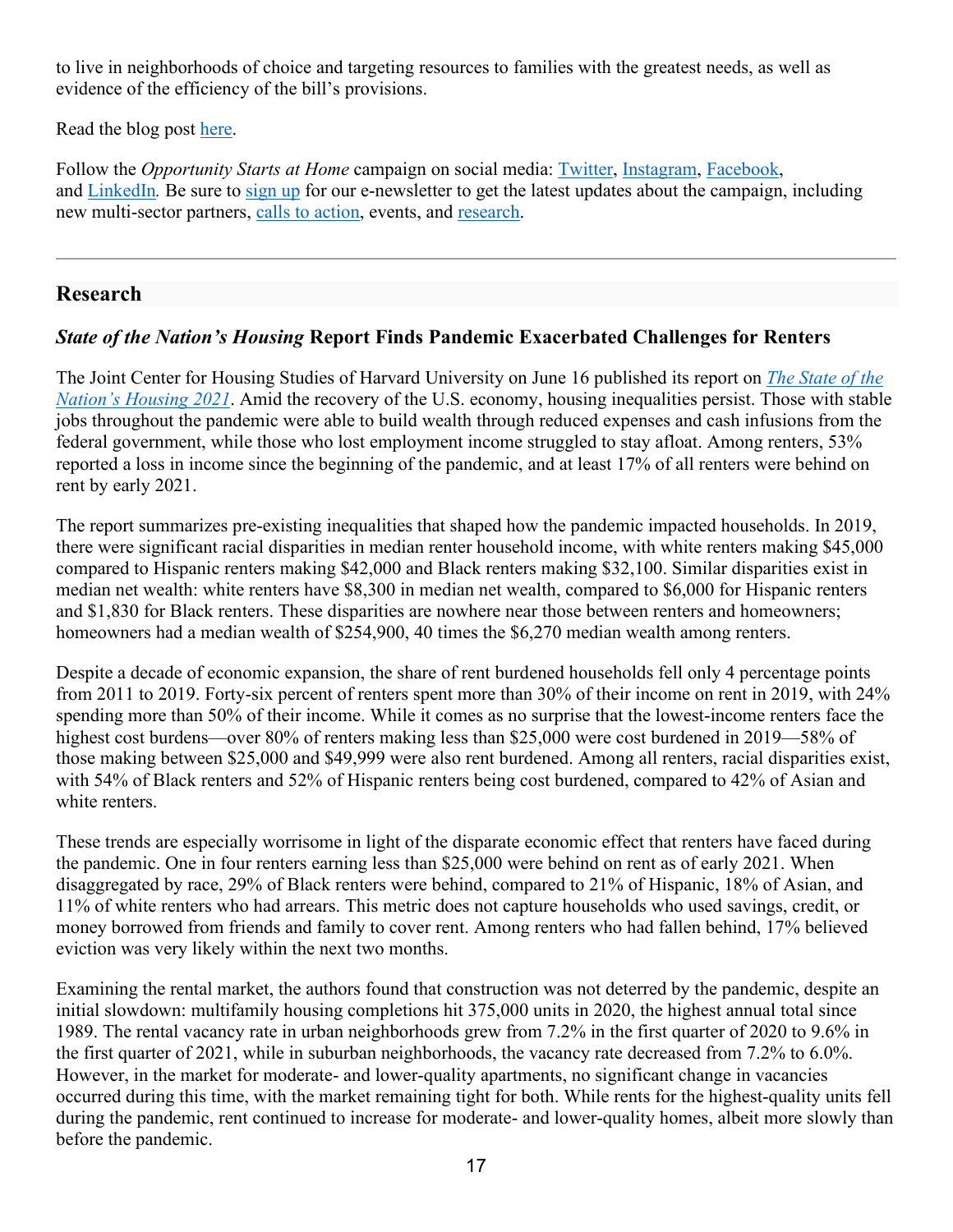This report finds a substantial need for investment in the existing housing stock. The median age of the housing stock in the U.S. was 41 years in 2019, up from 34 years in 2007. This problem is compounded by the prevalence of disasters stemming from climate change. In 2020, the U.S. experienced 22 billion-dollar disasters (in addition to the pandemic). The authors argue that the American Jobs Plan, which would allocate \$213 billion to construct, preserve, and retrofit two million housing units, is essential to addressing these needs.

Read the report at:<https://bit.ly/3cMTVDw>

Interactive charts and maps, a data appendix, and supplementary material are available at: <https://bit.ly/3vyrDmK>

## **Fact of the Week**





Source: Joint Center for Housing Studies, *The State of the Nation's Housing 2021.*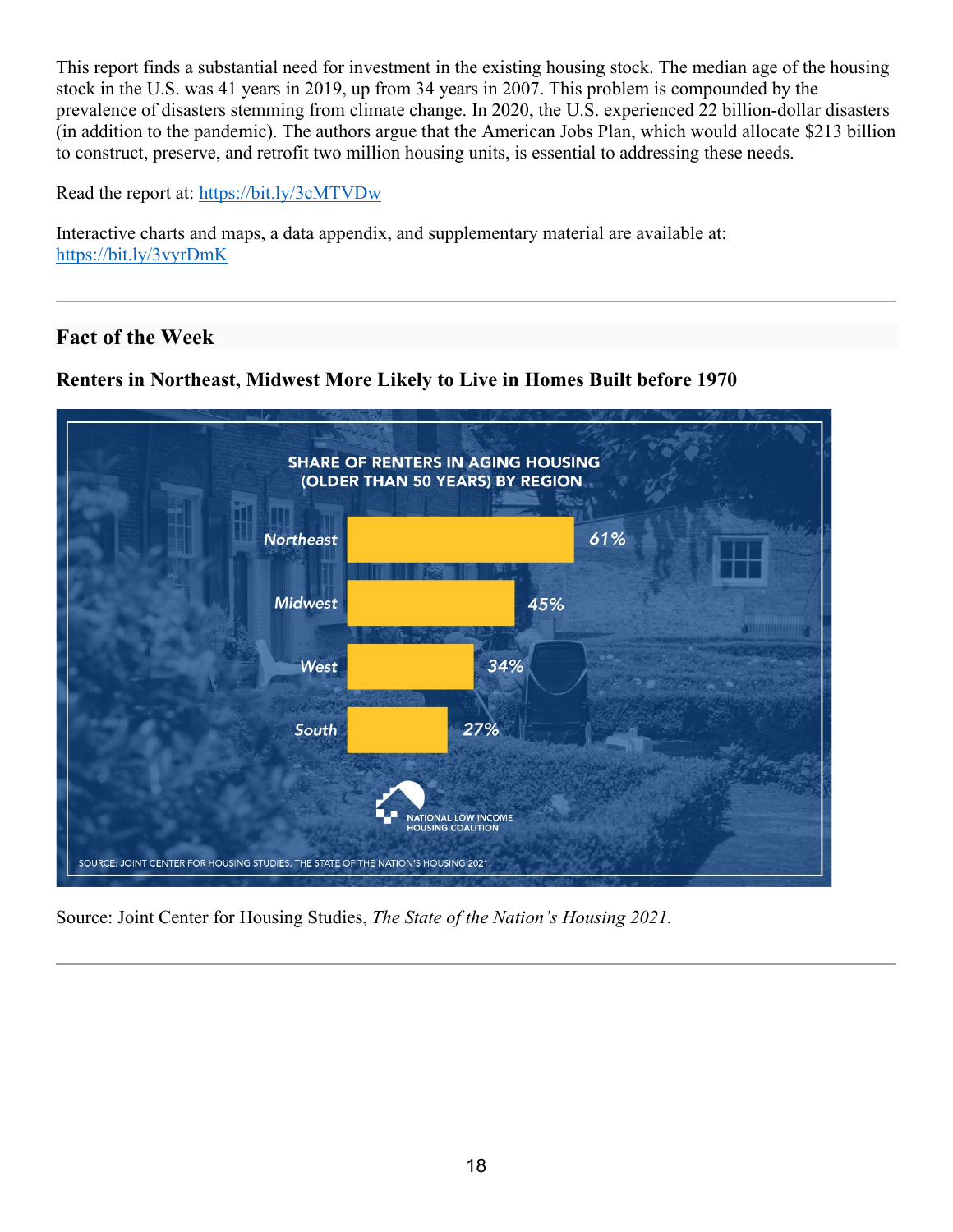## **From the Field**

### **Maryland Becomes Second State to Enact Right to Counsel for Eviction Proceedings**

The expected passage of H.B.18, "Access to Counsel in Evictions," will make Maryland the second state in the nation, after Washington state, to ensure a legal right to counsel. Maryland Governor Larry Hogan announced on May 28 that the bill will become law without his signature. H.B.18 mandates that all income-eligible renters will have access to free legal counsel in evictions and subsidy terminations by 2025, and it requires landlords to send tenants a 10-day notice of intent to file an eviction complaint for past due rent.

Five out of ten Black and brown Maryland households are behind on rent and report they are very likely or somewhat likely to leave their home due to an eviction in the coming months. Despite the federal moratorium, landlords have been able to evict tenants, by not giving tenants with expired leases the opportunity to renew, and then taking legal action against them. A study from Stout found that while most landlords have representation in eviction cases, most renters do not.

Legal representation helps tenants win eviction cases and can lessen the blow if an eviction is unavoidable. In unavoidable instances, attorneys can prevent an eviction from being formerly entered or obtain extra time for a tenant to move, reducing the risk of homelessness. An eviction on one's record makes it harder for tenants to find future housing, leading them with limited housing options.

H.B.18 was sponsored by Delegates Wanika Fisher, Sandy Rosenberg, Vaughn Stewart, and Jheanelle Wilkins, and by Senators Shelly Hettleman, Jill Carter, Michael Jackson, Susan Lee, William Smith, Charles Sydnor, Jeff Waldstreicher, and Christopher West. With the bill's passage, renters in Maryland will have more tools to stave off evictions, although many advocates are concerned about implementation of the program. The state attorney general, Maryland Legal Services Corporation, and the Maryland Access to Justice Commission have proposed a gradual rollout, seeking \$5-7 million in fiscal year 2022 (FY22) and working toward full implementation by FY25.

Renters United Maryland is urging the state to use money from the American Rescue Plan Act (ARPA) to implement a right to counsel immediately. More than 144,000 Maryland households face eviction due to the economic impacts of COVID-19, and 82% are households of color. The \$800 million in rental assistance provided to the state can keep renters stably housed, but not if those renters are evicted before the money can be distributed.

"If there's not rapidly some way to fund this bill, then it just becomes almost like an illusory reform," said Zafar Shah, a public housing attorney with the Public Justice Center. "Really hard to hang your hat on that, especially during a pandemic."

To learn more about Renters United Maryland and its efforts to pass right to counsel and other tenant rights legislation, visit:<https://rentersunitedmaryland.org/>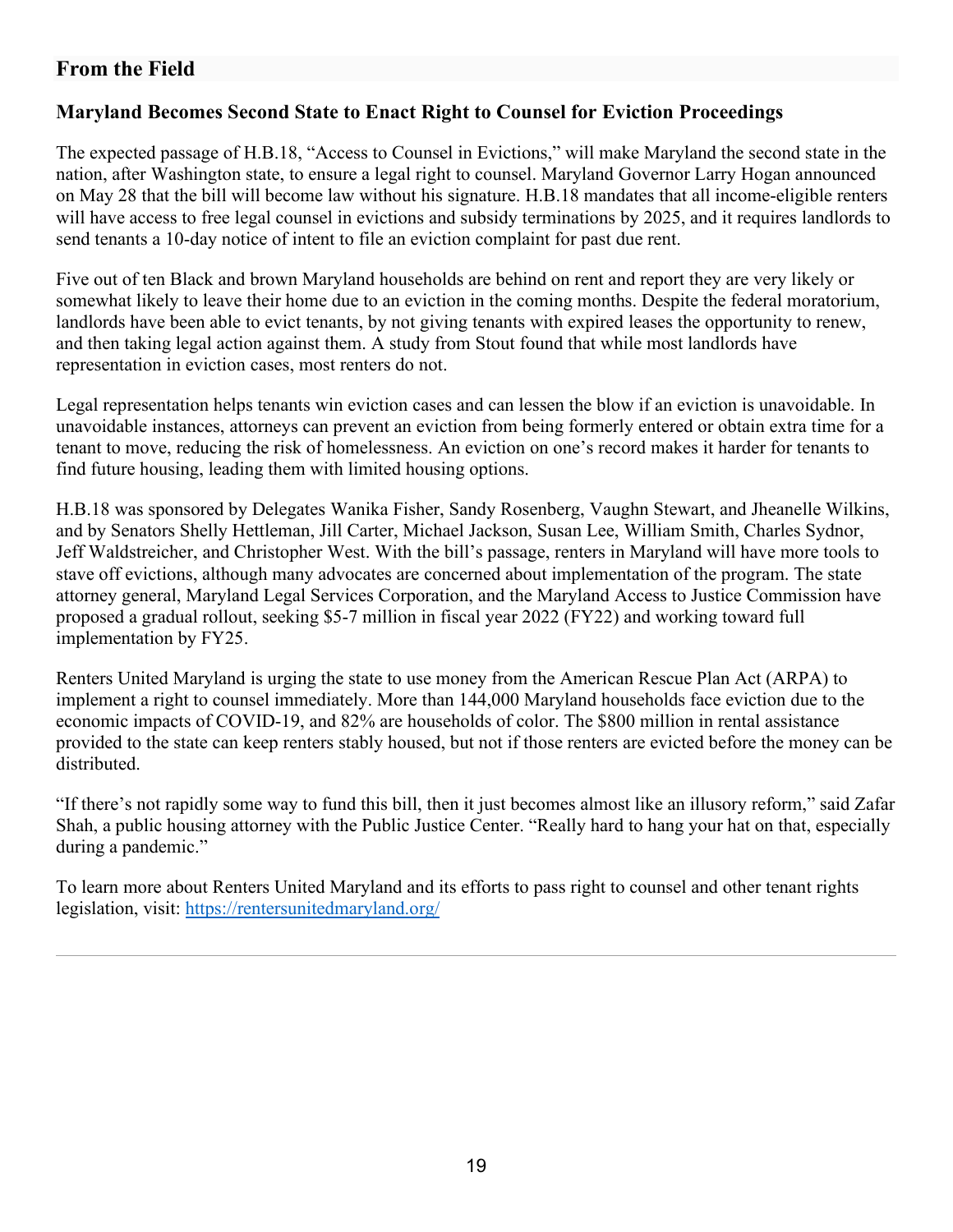## **NLIHC News**

## **NLIHC Welcomes Lauren Steimle as a Web/Graphic Design Specialist**

NLIHC is pleased to welcome Lauren Steimle as a web/graphic design specialist. Lauren will work with the NLIHC communications team and will be responsible for managing NLIHC websites and electronic communications, designing print and electronic publications, developing and maintaining the NLIHC brand and assisting with development and execution of communications and marketing strategies.

Prior to joining NLIHC, Lauren was a freelance graphic designer working with small and large clients, including Superbowl XLIV Miami, T3 Micro, the Agency, and Gensler. She was also the in-house graphic designer for Stream Realty's Washington D.C. office, creating over 30 custom brands for high-end office buildings. While at Stream, Lauren used her talents in a wide variety of designs disciplines, including print, web, digital, packaging and environmental design, some of which can still be seen around the city.

Lauren is a graduate of Brigham Young University-Hawaii, where she earned a bachelor's degree in art with an emphasis in graphic design. While at Brigham Young University–Hawaii she worked as a layout artist at *Ke Alakai'*, the university's award-winning magazine.

Please join us in welcoming Lauren to the NLIHC team!

### **NLIHC Welcomes Sophie Siebach-Glover as a Research Specialist**

NLIHC is pleased to welcome Sophie Siebach-Glover as a research specialist. Sophie will work with the research team to evaluate the implementation and effectiveness of state and local emergency rental assistance programs and other housing-related responses to COVID-19 and the economic crisis.

Sophie received Master of Public Policy and Master of Social Work degrees from University of Maryland, where she concentrated on social policy and community action. While completing her graduate studies, Sophie worked as a field intern at NLIHC. Sophie has previous experience as a research assistant at the University of Maryland, a permanent supportive housing team member at Miriam's Kitchen in Washington, D.C., and a community school director at United Way of Salt Lake. Sophie has a Bachelor of Arts in History and Education, Inquiry, and Justice from Georgetown University.

Please join us in welcoming Sophie to the NLIHC team!

20



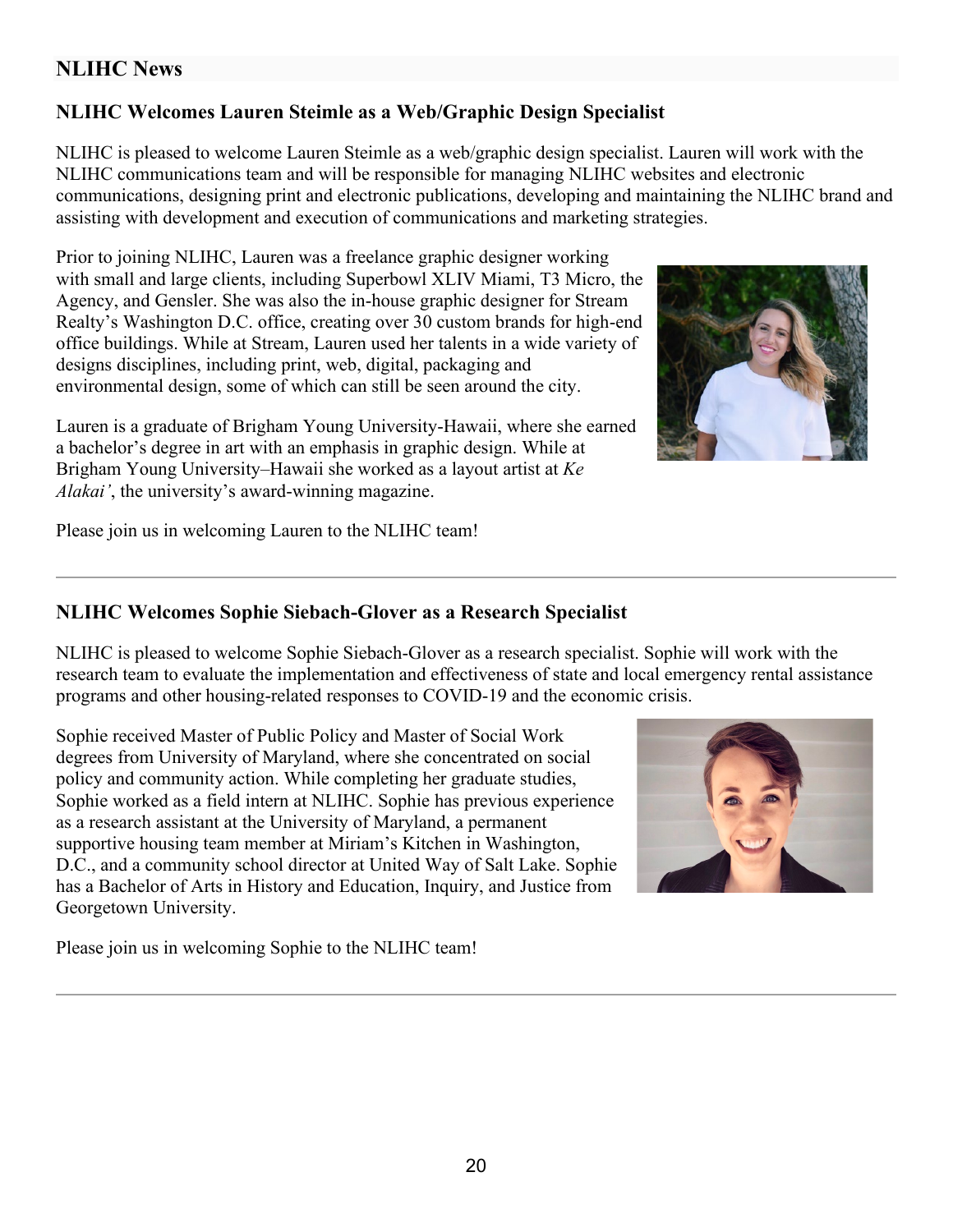## **NLIHC Welcomes Opportunity Starts at Home Intern Samuel Adams**

NLIHC is pleased to welcome Sam Adams as a summer 2021 intern with the *Opportunity Starts at Home* (OSAH) multi-sector affordable homes campaign. Sam is a graduate student in public policy at the University of Chicago with a focus on housing policies that promote racial and socioeconomic integration. As a former teacher and school administrator in Detroit, Michigan, Sam came to understand that "housing policy is school policy" and says he is thrilled to get to work at the intersection of both domains as part of the multi-sector OSAH campaign at NLIHC.

## **NLIHC Welcomes Field Intern Emma Fairfield**

NLIHC is pleased to welcome Emma Fairfield as the summer field intern. Emma is a rising senior at the University of Texas at Austin majoring in urban Studies with a minor in social entrepreneurship and nonprofits. Prior to joining NLIHC, she interned at Covenant Community Capital, an affordable housing nonprofit in Houston. That internship sparked her interest in community development and equitable housing, and she looks forward to continuing her involvement in housing field work while at NLIHC.

# **NLIHC in the News**

## **NLIHC in the News for the Week of June 13**

The following are some of the news stories that NLIHC contributed to during the week of June 13:

- "There's a 4 million home shortage. Can the federal government help fix the problem?" *Vox,* June 17 at:<https://bit.ly/3wAgsv9>
- "The U.S. averted one housing crisis, but another is in the wings," *New York Times*, June 16 at: <https://nyti.ms/2TKKKgc>
- "Millions fear eviction as housing crisis worsens," *Los Angeles Times*, June 16 at: <https://lat.ms/3cMnyVu>